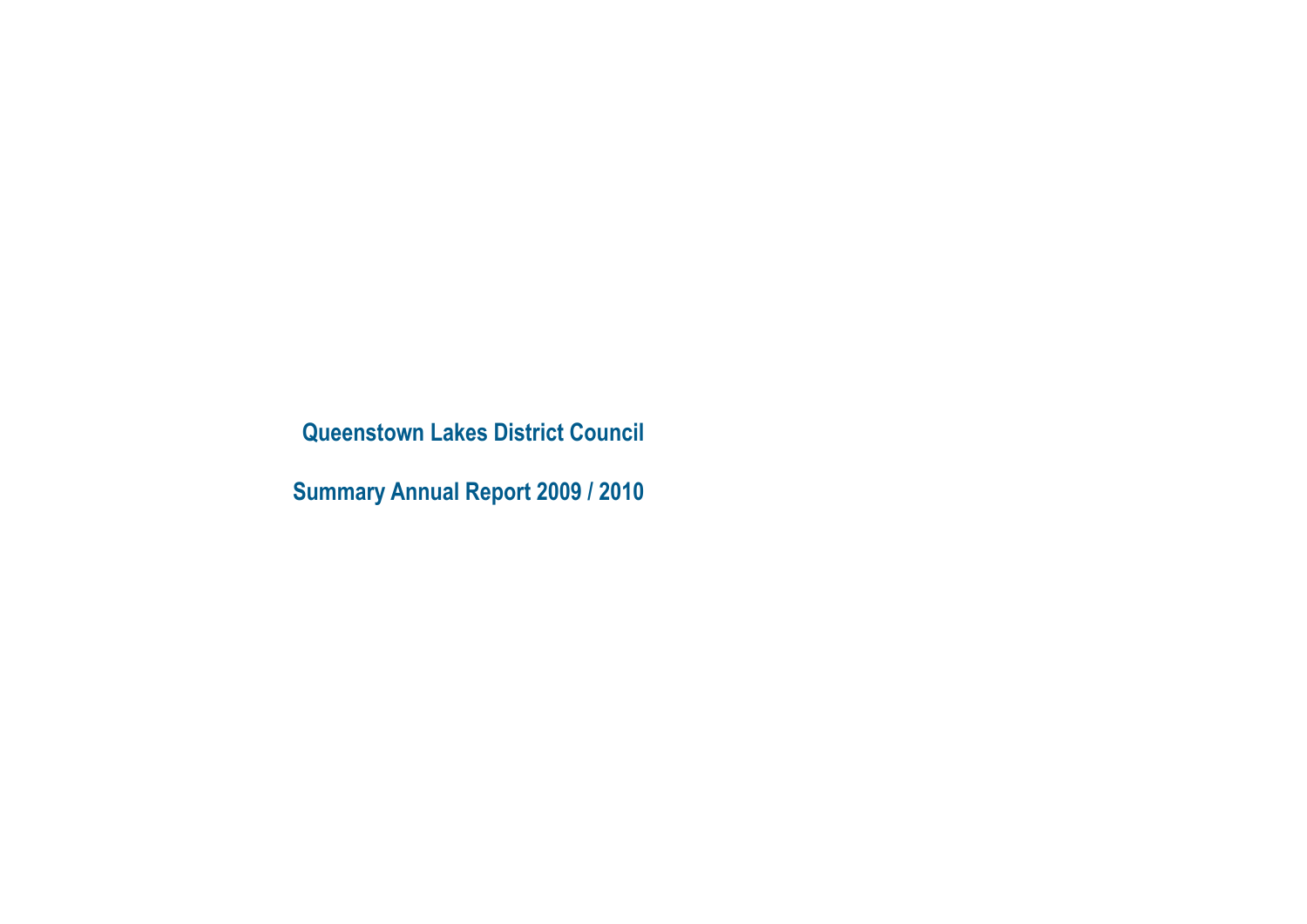# **Contents**

Section 98(4)(b) of the Local Government Act 2002 requires Council to make publicly available a summary of the information contained in its Annual Report. The specific disclosures included in the summary annual report have been extracted from the full annual report adopted by Council on 6 October 2010. The summary annual report can not be expected to provide as complete an understanding as provided by the full annual report. The full financial report dated 6 October 2010 has received an unqualified audit report. A copy of the full Annual Report can be obtained on the Council website - www.qldc.govt.nz

This summary annual report has been examined by the auditor for consistency with the full annual report. The auditor's report is included with this summary.

The Council's full annual report has complied with NZ GAAP and stated explicitly that they comply with NZ equivalents to IFRS (International Financial Reporting Standards) as applicable for public benefit entities. The summary annual report complies with FRS 43 - summary financial statements.

| $\textbf{Context } \textsf{Us}.\textcolor{red}{\textbf{15}}\textcolor{red}{\textbf{16}}\textcolor{red}{\textbf{27}}\textcolor{red}{\textbf{28}}\textcolor{red}{\textbf{29}}\textcolor{red}{\textbf{21}}\textcolor{red}{\textbf{21}}\textcolor{red}{\textbf{21}}\textcolor{red}{\textbf{21}}\textcolor{red}{\textbf{21}}\textcolor{red}{\textbf{21}}\textcolor{red}{\textbf{21}}\textcolor{red}{\textbf{21}}\textcolor{red}{\textbf{21}}\textcolor{red}{\textbf{21}}\textcolor{red}{\textbf{21}}$ |  |
|--------------------------------------------------------------------------------------------------------------------------------------------------------------------------------------------------------------------------------------------------------------------------------------------------------------------------------------------------------------------------------------------------------------------------------------------------------------------------------------------------|--|
|                                                                                                                                                                                                                                                                                                                                                                                                                                                                                                  |  |
|                                                                                                                                                                                                                                                                                                                                                                                                                                                                                                  |  |
|                                                                                                                                                                                                                                                                                                                                                                                                                                                                                                  |  |
|                                                                                                                                                                                                                                                                                                                                                                                                                                                                                                  |  |
|                                                                                                                                                                                                                                                                                                                                                                                                                                                                                                  |  |

Overall Perception of Performance................................................................................................................................8 Conclusion.....................................................................................................................................................................8

### **Summary Financial Information**

# **Contact Us**

**Council Offices**

Civic Centre 10 Gorge Road Private Bag 50072 Queenstown

Phone: 03 441 0499 Fax: 03 450 2223 Email: services@qldc.govt.nz Website: www.qldc.govt.nz

### **Service Centres**

Arrowtown Library 58 Buckingham Street Arrowtown Phone: 03 442 1607

Wanaka Office 47 Ardmore Street Wanaka Phone: 03 443 0024 Fax: 03 443 8826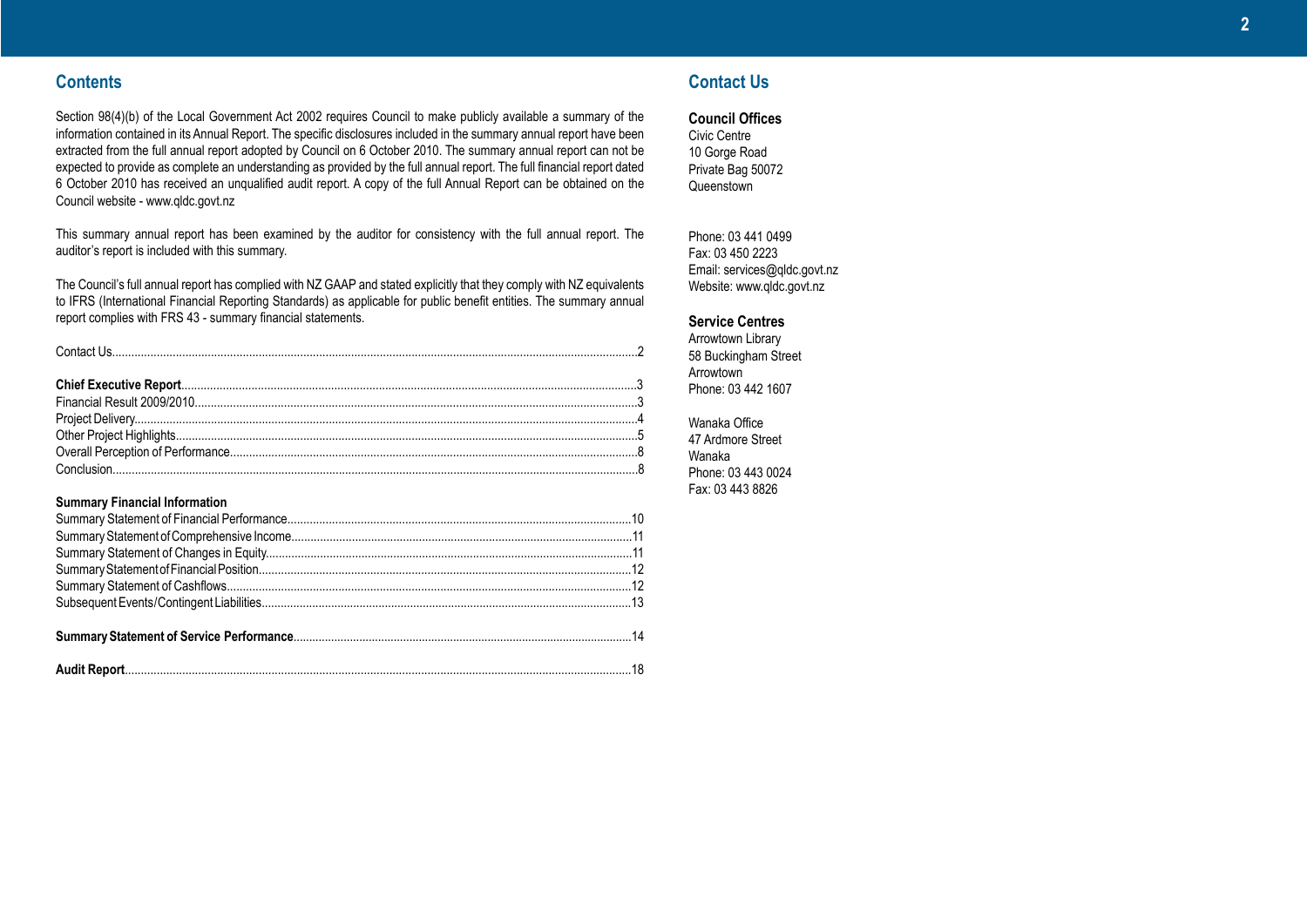# **Chief Executive Report <sup>3</sup>**



### **Introduction**

The purpose of this Summary Annual Report is to represent fairly and consistently the major matters dealt with in the Annual Report.

The purpose of the Annual Report is to communicate Council's achievements against objectives included in the 2009/2010 Annual Plan. The 2009/2010 year represents year one of the 2009 10-Year Plan.

# **Financial Result 2009/2010**

The Council and its subsidiaries; Queenstown Airport Corporation, Lakes Leisure Limited and Lakes Environmental Limited, have reported an operating surplus of \$6.3m for the year. Each entity within the group has contributed to an improved financial result when compared to last year's \$4.3m group deficit. This is a very pleasing position and reflects both improved revenue generation and effective controls of costs during the period.

### **Explanation of Major Variances against Budget**

### **Statement of Financial Performance**

The Council alone recorded an operating surplus of \$9.6m for the year. Operating revenues were up by 9% on last year but below budget by 7% (see below). Operating costs are up on last year by 2.4% but remained largely on budget.

The reported surplus includes \$5.8m of unrealised losses pertaining to the revaluation of investment property (\$5.2m) and forestry assets (\$0.6m). This follows a 2009 value reduction of \$17.5m for investment property (\$16.9m) and forestry (\$0.6m). For investment property, this represents an unrealised loss in value of around 29% in the past 3 years. This was not unexpected, and is in line with the general market movement for property of this type and follows strong valuation gains in the previous 10-years.

Revenue was below estimate by \$6.9m for the year ended 30 June, 2010. The following major items contributed to this variance:

• Waste management revenue was \$2.5m below budget for the year, as a result of substantially less residual waste being created than was forecast. As a result both revenue and expenditure for waste management are significantly below budget for the year.

• Roading subsidy was \$1.9m under budget for the year, as a result of reduced roading capital expenditure due to deferral of projects and changes to the approved NZTA programme.

• Development contribution income was below budget by \$0.7m for the year principally because of the continued

slowdown in consent related activity.

• Vested Assets were \$0.9m below budget for the year.

Operating expenditure was marginally above estimate by \$0.1m for the year ended 30 June 2010. These are the major items; both positive and negative, that contributed to this variance:

• Waste management expenditure was \$2.4m below budget for the year, as a result of substantially less residual waste being created than was forecast. As a result both revenue and expenditure for waste management are significantly below budget for the year.

• Interest expense for the year is \$1.2m less than budget. This is a result of the deferral of all non-essential capital works and lower than expected interest rates.

• There is \$1.6m of project expenditure that was classified as capital expenditure within the budget but has been charged as an operating expense for the year. This is not an over-spend as there is budget provided to cover it.

- Depreciation expense for the year is \$0.4m higher than budget. This is a non cash item and relates primarily to the timing of project expenditure and higher than anticipated levels of vested assets over recent years.
- The balance of the variance of \$1.5m relates primarily to increased maintenance costs for water supply (\$0.8m), and roading (\$0.6m).

### **Statement of Financial Position**

The main variance relates to the difference in expected capital expenditure for the year. Capital expenditure was below estimate by \$30.3m for the year ended 30 June 2010. The following major items contributed to this variance:

- The main component of the variance relates to \$9.4m of project expenditure within the community services activity which has been delayed or deferred. Most of the budget for the Wanaka Sports Facilities project (\$6.0m) was not spent and has been carried forward. Other projects affected were Wakatipu Reserve Land (\$2.0m) and planned upgrades to the Wanaka Pool and Queenstown Events Centre.
- There is also \$8.2m of project expenditure within the water supply and wastewater activities which has been delayed or deferred. Projects include several reticulation upgrades in Wanaka and Queenstown and upgrades to Wanaka wastewater pump stations, and the Arrowtown water supply bores.
- There is \$4.9m of project expenditure within the roading activity which has been delayed or deferred as a result of changes to the approved NZTA programme.
- There is also \$4.3m of project expenditure within the commercial property activity which has been delayed or deferred. This mainly relates to the deferral of development work on Council development land at the Commonage.
- Vested Assets were \$0.9m below budget for the year.
- The remaining component of the variance relates to \$1.6m of project expenditure which was classified as capital expenditure within the budget but which has been charged as an operating expense for the year.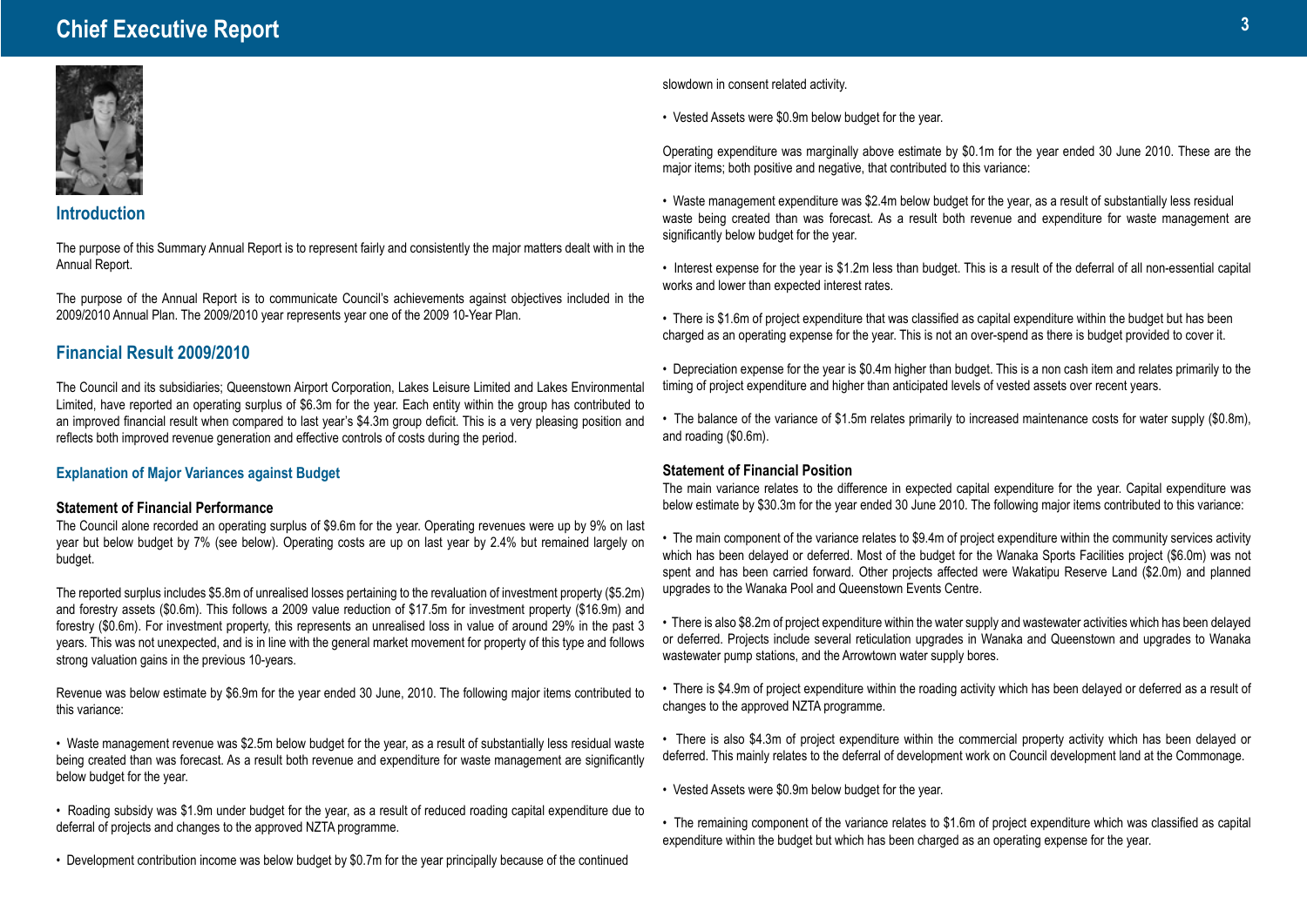The revaluation of investment property resulted in an unbudgeted reduction in value of \$5.2m for the year. This movement coupled with the \$16.9m unrealised loss for last year, has lead to the main variation in the balance sheet which shows Investment Property \$25m below the forecast position. Borrowings are also \$12m below budget; this relates mainly to the deferral of capital projects (see above).

### **Statement of Changes in Equity**

Accumulated differences between actual and budgeted net surpluses (for 2010 as described above and for 2009) has resulted in an equity variance of \$46m below forecast.

### **Statement of Cash Flows**

The budget variations explained above also contribute to budget variations in the Cash Flow Statement, particularly cash flows from investing and financing activities. Purchase of property, plant and equipment (i.e. capital expenditure) was \$27m below estimate and new borrowings were consequently around \$22m less than expected.

# **Project delivery**

### **Infrastructure**

Deferral of projects and savings - due to closer scrutiny by staff - are two key reasons the Council district-wide infrastructure capital works was \$14.5 million under budget for the 2009/10 year. That is a budget underspend of 34.8%. There were several aspects to the under expenditure:

- Short term deferrals.
- Long term deferrals (where a project may be set back for 5-10 years or more).
- Savings (where a project or part of a project is not needed or the scope can be reduced without changing the level of service).

All projects were carefully reassessed for need at each key stage and projects or part projects deferred where possible. A reduction in growth has been another factor. A significant amount of the under-expenditure had been in wastewater projects. Projects where there were savings included:

- Closed Landfills Queenstown \$216,000.
- Refuse Bins \$215,489.
- Project Shotover Stage 1 \$104,482.
- Aubrey Road East Reticulation \$ 767,732.
- Allenby Farms Reticulation and Pump Station \$408,577.
- Bremner Bay Pump Station \$420,856.
- Gordon Land Sewer Upgrade \$215,635.
- Arrowtown Bore Field Upgrade \$823,812.
- Peninsula Bay Water \$135,403.
- Hawea Water Supply Upgrades Stage 1 Falling Main \$145,152.
- Gorge Road Stage 3 road reconstruction \$142,039.
- Humphrey Street Extension \$489,298.
- The reduction in New Zealand Land Transport funding had also seen several capital works projects postponed.

All of these are positives towards addressing the Council's long term debt and an indication of the Council's commitment to delivering value for money to the ratepayer.

### **What have we delivered?**

Here are some of the projects that have been delivered during 2009/10:

- Resurfaced 27.65 km of sealed road.
- Sealed 1.5km of unsealed road at Hawea Flat.
- Rehabilitated 14.65km of sealed road including parts of: Queenstown-Glenorchy Road, Malaghans Road, Coronet Peak Road, Gorge Road, Willow Place (all), Crown Range Road and Robins Road.
- Built 1514m of new footpath including Totara Terrace and Lake Avenue.
- Completed Wastewater upgrade projects at Willow Place and Kawarau Place.
- Largely completed the Church Street upgrade.
- Replaced part of the Sunshine Bay to Queenstown wastewater gravity main.
- Largely completed the capacity upgrade to the Two Mile water intake.
- Largely completed the capacity upgrade to the Kelvin Heights water intake.
- Renewed various water and wastewater pipelines.
- Installed bus shelters around Queenstown.
- Renewed 111m of drainage culverts and 47m of kerb and channel.
- Resolved all Environment Court appeals for Project Shotover and commenced delivery team procurement.
- Implemented a Hansen Asset Management System (Version 8) for 3-Waters assets.
- Procured and began a new Road Maintenance Contract with Downer NZ Ltd.
- Delivered six school travel plans involving 1600 children.
- Capped the Tucker Beach Landfill with a semi-permeable cap.
- Introduced on 1 October 2009 a new district wide refuse and litter bin collection service.

### **Community**

The delivery of community capital works projects has been sustained at a high level with 48 of the 58 projects having been completed.This represents a completion rate by value of 81.8% for capital projects (excludes land purchase budgets). The remaining projects will be completed in spring when planting conditions permit. Of note is an increase from 43.16 hectares of park per 1,000 residents in 2007 to 87.94 hectares in 2010 (more than double).

### **What have we delivered?**

Here are some of the projects that have been delivered during 2009/10:

- Yewlett Crescent, Frankton Landscaping.
- Lake Hayes Pavilion.
- New Toilets at Lake Hayes Estate, Lake Hayes Reserve, Recreation Ground and Wanaka Station Park.
- Marine Parade.
- Frankton Courts.
- Upgrade of Kelvin Heights Track.
- Hawea Foreshore Plan.
	- Glendhu Bay Walkway.
	- Roys Bay Marina

The key advantage is that this flows into less borrowing on the part of the Council and therefore less debt.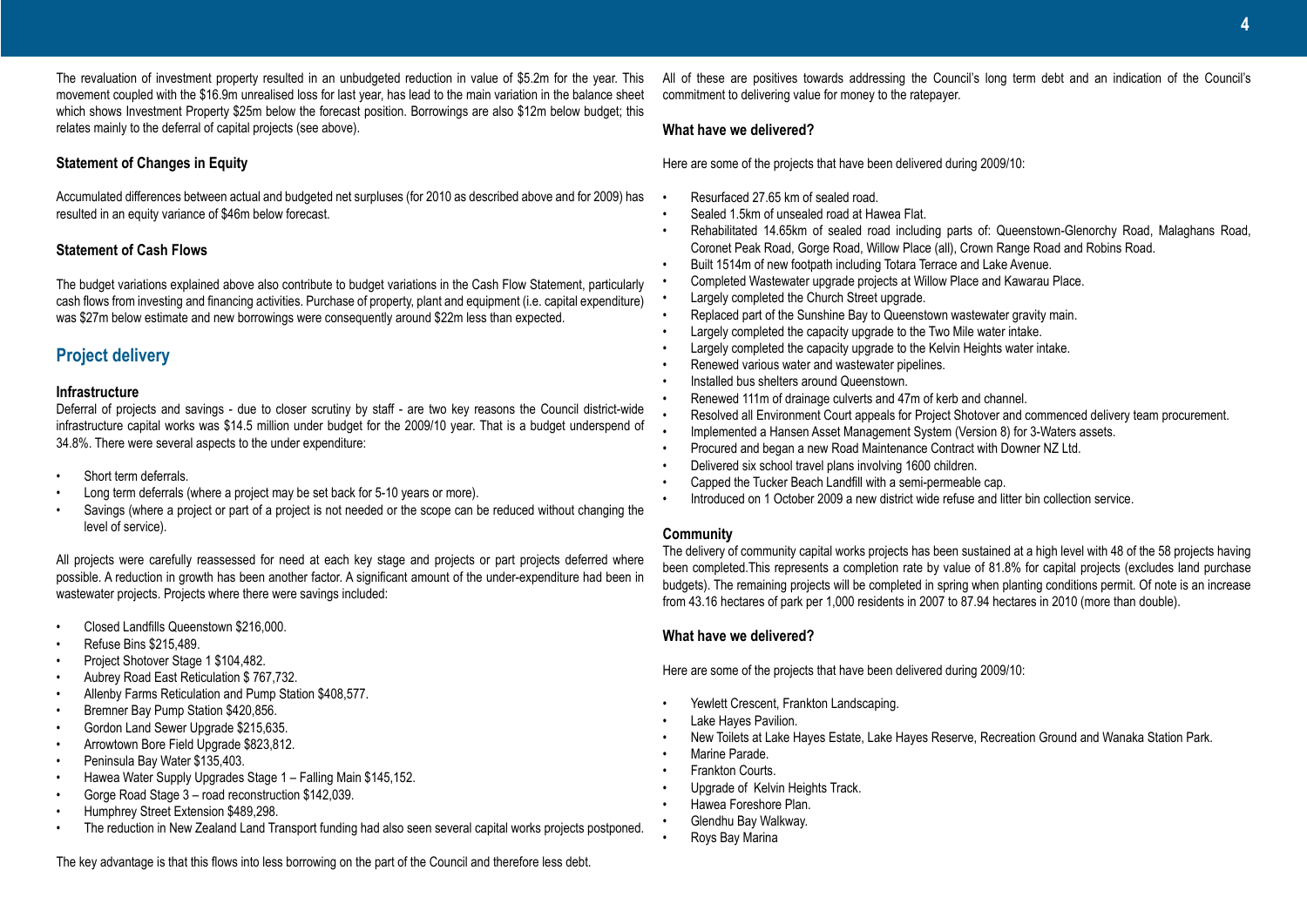### **Other Project Highlights**

#### **10-Year Plan**

The 2009 10-Year Plan highlights financial affordability as one of the key issues. At the Council meeting on 31 July 2009 the Council voted to establish a strategic steering group to guide a process to address the affordability issue and to undertake the following actions:

- 1. Use a steering group to guide the review process.
- 2. More focus on project justification and affordability.
- 3. Introduce a more meaningful prioritisation process.
- 4. Evaluate water supply demand management savings.
- 5. Revisit funding assumptions for network extensions.
- 6. Complete a benchmarking exercise to better understand costs and levels of service.
- 7. Review how cost estimates are developed.
- 8. Prepare a number of different 10-Year Plan scenarios.

 The Steering Group, established for the preparation of the 2009 10-Year Plan, provided guidance throughout this review process and helped deliver the key objectives identified below:

- i. To ensure that Council delivers an affordable 10-Year Plan for 2012 that meets the needs of growth. (Affordability is to be defined by QLDC's Liability Management Policy and the community with regard to acceptable rates increases).
- ii. To ensure that any expenditure committed over the interim years is thoroughly justified and appropriate. (Appropriateness is in regard to scope, levels of service, timing and cost).
- iii. Ensure that service is maintained while delivering on the above objectives.

The members of the steering group are; Mayor Clive Geddes, Councillor and Deputy Mayor John S Wilson, Councillor Vanessa van Uden, Councillor John Mann, Councillor Leigh Overton, Chief Executive - Debra Lawson and General Manager Finance / Deputy CEO - Stewart Burns. A detailed progress report is due to be presented to the full Council in October 2010. What follows is a summary of the key findings.

Of all the workstreams, the one investigating the impact of water demand management shows the greatest potential for savings, with \$72.4m to come out of to the 10-year capital programme. This can only be achieved if targets are met, which presents a major challenge for each community.

The next most significant savings, around \$65.8m, are likely to come from the workstream looking at reviewing cost estimates for infrastructure services projects. This reflects both a change to the cost estimating methodology and the current market conditions.

The revised 10-year capital expenditure programme, with the \$167.8m of savings, is now incorporated in the financial models for development contributions and the 10-Year Plan. It shows Council's peak debt levels, in 2018/19, reducing by \$125.7m from \$392.5m to \$266.9m. This change is shown in the following graph:



Although significant progress has been made in the first 14 months of the review, further reductions in the capital programme are still required. In order to deliver an affordable 10-Year Plan at least another \$21m of debt needs to be removed from Council's expenditure. This means reducing the capital programme by around another \$28m.

It is recommended that a target of removing more than this is set to provide a buffer against unexpected changes and Council is now well placed to achieve this.

### **Consultation**

The Council has undertaken some significant consultation with the community during the 2009 year, culminating in the 2010 Annual Plan. Community participation strongly influenced a number of key decisions. One of the key issues being consulted on through the Annual Plan was the relocation of the Queenstown Library to allow for future growth. The majority of submissions were opposed to the proposal. The decision was for the library to remain where it was. Safety in the Queenstown CBD was another high profile issue, with the council opting to include \$200,000 in the plan (to enhance lighting) and for investigating the installation of CCTV in the town.

Other consultation projects during 2009/10 included the Community Pricing Policy, the Memorials and Plaque Policy, the preparation of the draft Queenstown Gardens Management Plan, parking changes for the Queenstown CBD, the Albert Town Reserve Management Plan, Urban Growth Boundaries and a major project around the future of rural areas.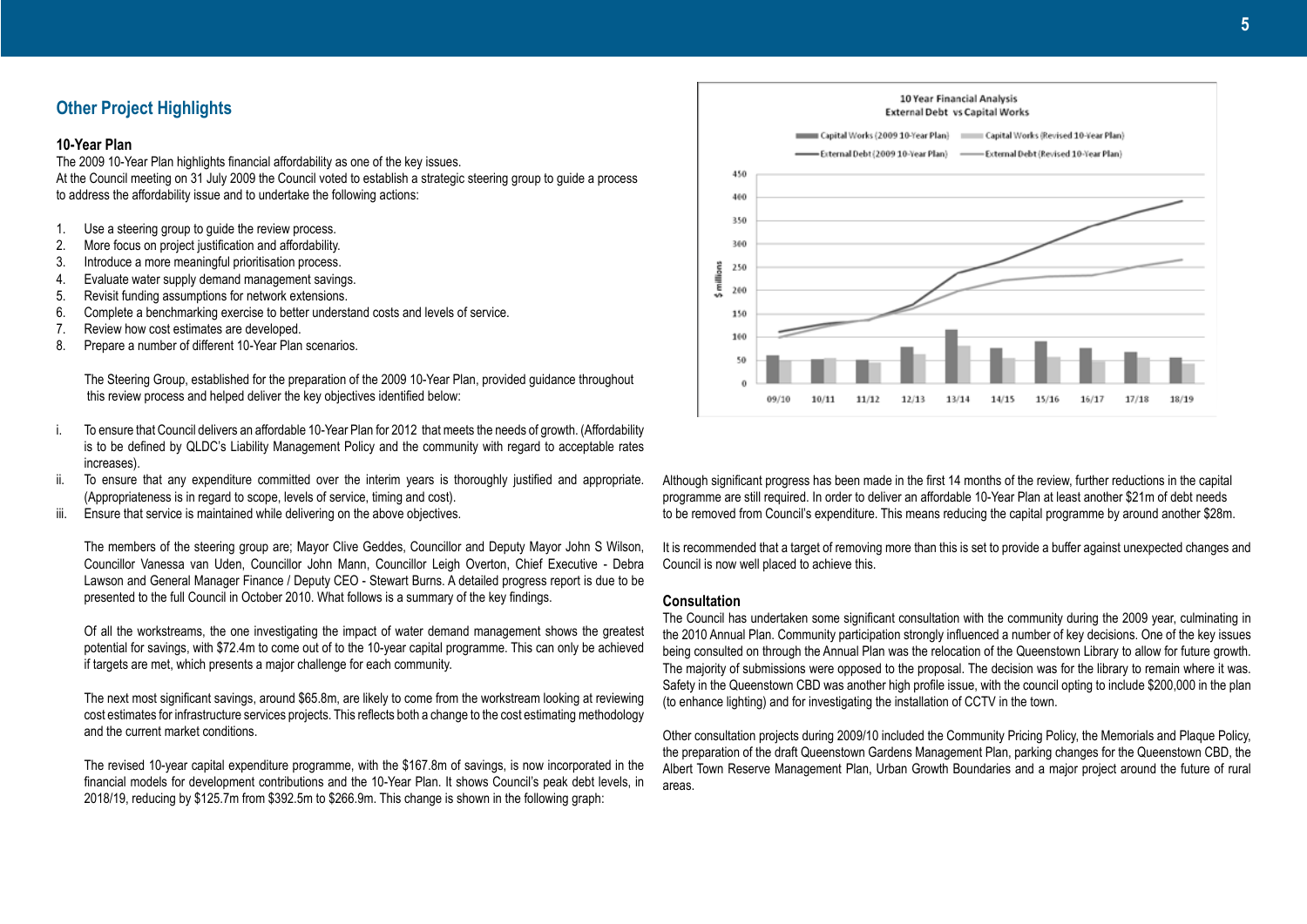### **Wanaka Sports Facilities/Aquatic Centre**

The Council resolved in February 2009 to further investigate a greenfield site option for this proposed facility. Funding for a sports facility and and fields was allocated in the 10-Year Plan. A report went to the full Council in August and a request was made for further information. The 10-Year Plan has \$10.6 million to build the sports facility. Meanwhile the \$350,000 Wanaka pool upgrade commenced in July 2010, with the pool to re-open in September.

### **Shotover Delta**

Progress continues on the project that will introduce disposal of wastewater to land in the Wakatipu Basin.Consents were granted by the Environment Court in mid-May 2010. The project team is now focused on confirming a Design, Build and Operate (DBO) contract by the end of 2010. The plan is to have the plant operational by 2013.

### **Sustainable growth management.**

### **Monitoring**

Council undertook a significant monitoring project in publishing a review of the effectiveness and efficiency of the Rural General Zone. This involved extensive analysis of data on resource consents issued in the zones and conversations with many resource management practitioners. Work has been undertaken to produce a similar report in the other Rural Zones. Council reported as it has done at least annually on the Dwelling Capacity Model. This model monitors the capacity for residential development in the district.

#### **Queenstown and Queenstown Town Centre Strategies**

The Queenstown strategy is intended to provide Council guidance on the future direction of development in the town centre. The final strategy was adopted by Council in December 2009.The Wanaka Town Centre Working Party finalised the Wanaka strategy and background documents in September 2009. The Council adopted the strategy in October 2009. Since then the priority actions outlined in section 9 of the strategy are being progressively implemented. A monitoring report outlining progress of the actions will go to the November/December 2010 Strategy Committee.

### **Cardrona Structure Plan**

The decision to develop a structure plan for Cardrona flowed from a desire of the local community for a more detailed consideration of the relationship of the existing village and surrounding activities. Previous planning investigations in this area provided background for the development of a draft structure plan which was consulted on in early 2009, with a final structure plan being adopted in September of that year.

#### **Urban Growth Boundaries**

Two Plan Changes have been progressed in respect of Urban Boundaries. These look to provide a statutory basis for concepts identified in the Growth Management Strategy and Community Plans. A Discussion Document on Urban Growth Boundaries was consulted on in the spring. This looked at establishing a strategic approach to managing urban growth throughout the district. Further consultation was undertaken on developing a boundary for Arrowtown during the summer.

### **Quality landscapes, natural environment and enhanced public access**.

### **District Plan**

Following the resolution of the only outstanding matter (financial contributions) the District Plan was made fully operative in December 2009.

### **A number of Plan Changes have been notified in the 2009/2010 year including:**

| Plan Change 27A | Updating Noise Measurement Standards |
|-----------------|--------------------------------------|
| Plan Change 29  | Arrowtown Boundary                   |
| Plan Change 30  | Urban Boundary Framework             |
| Plan Change 40  | Peninsula Bay Zoning Correction      |

### **Private Plan Changes:**

| Plan Change 35 | Queenstown Airport      |
|----------------|-------------------------|
| Plan Change 37 | Northern Frankton Flats |
| Plan Change 39 | Arrowtown South         |

### **Plan Changes under appeal include:**

| Three Parks                      |
|----------------------------------|
| Mount Cardrona Special Zone      |
| Frankton Flats (B)               |
| Affordable and Community Housing |
|                                  |

### **Plan Changes made operative:**

| Plan Change 5B  | <b>Bible Face-Glenorchy</b>     |
|-----------------|---------------------------------|
| Plan Change 6   | <b>Access Widths</b>            |
| Plan Change 8   | Car Parking                     |
| Plan Change 10  | <b>High Density Amenity</b>     |
| Plan Change 11B | Definition of Ground Level      |
| Plan Change 25  | Kingston Village Special Zone   |
| Plan Change 28  | Trails                          |
| Plan Change 40  | Peninsula Bay Zoning Correction |

#### **Wilding Tree Strategy Rollout**

In March 2009 the Council adopted the Wakatipu Wilding Conifer Strategy. The Wakatipu Wilding Conifer Control Group (WWCCG) was established in the following month (April 2009).

In 2009/10 the voluntary group, supported by the Council, has cleared some 2,500 hectares of land from a plague of conifers and has completed 15 wilding operations. The group was granted \$96,581 towards wilding control from the NZ Lottery Grants Board (Environment and Heritage Committee), funding round 2009/2010.

### **Trails**

The Upper Clutha Tracks Trust and the Wakatipu Trails Trust continue to deliver outstanding results. The UCTT has worked with Council and DOC to form the Clutha River Track and the Glendhu Bay Track and the WTT has assisted Council with the completion of the Kelvin Peninsula Track upgrade. With assistance and support from the Council WTT was also successful in receiving approval for \$1.8m of funding from the Government for the development of the Queenstown Trail.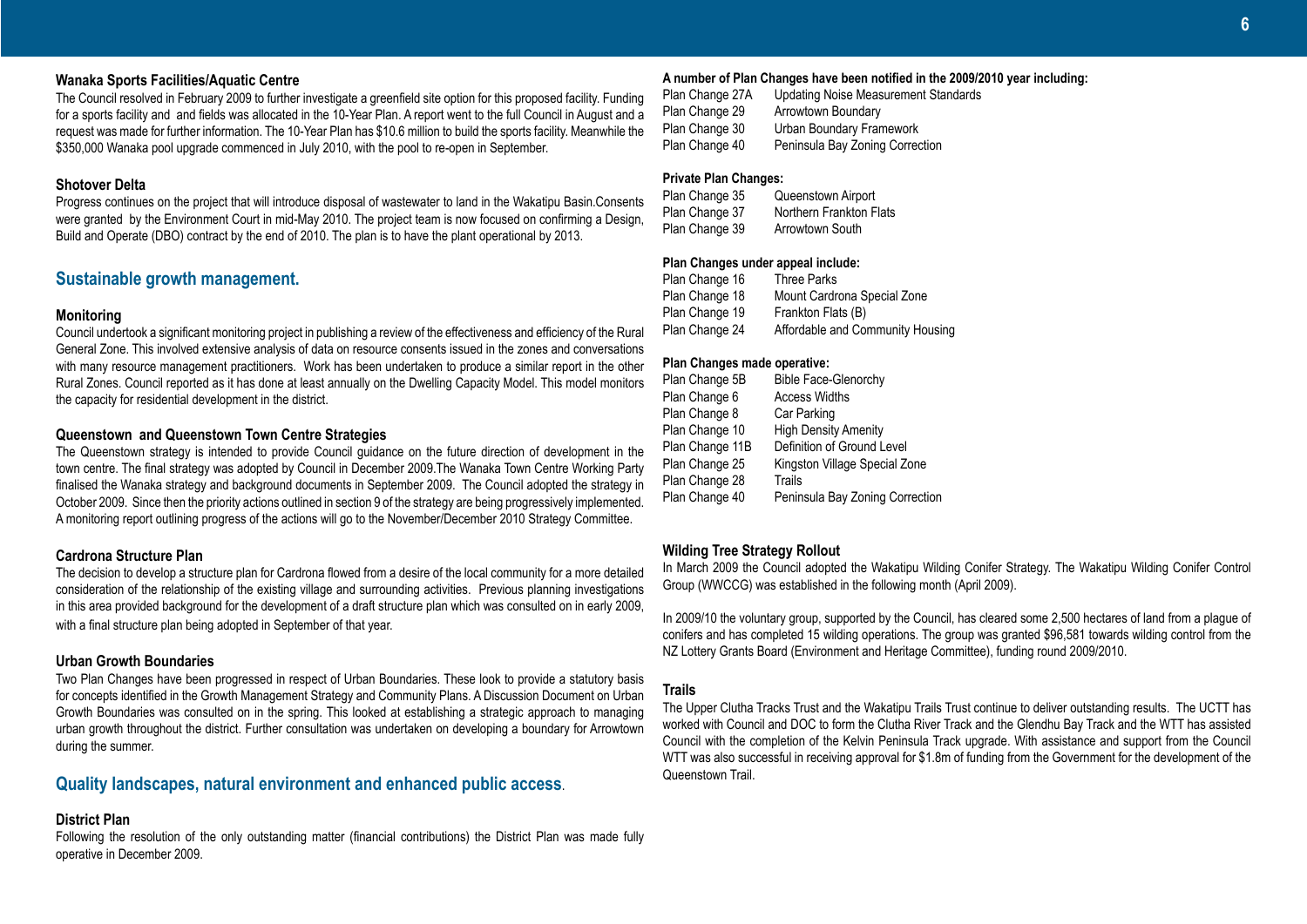# **A safe and healthy community that is strong, diverse and inclusive for people of all age groups and incomes.**

### **Affordable Housing**

The Council continues to implement 15 ongoing actions of the Housing our People in Our Environment (HOPE) Strategy (adopted June 2005). The Queenstown Lakes Community Housing Trust has delivered 35 homes through the Shared Ownership Programme, continuing this innovative programme in the District. Stage 1 of 5 homes at Nerin Square, Lake Hayes Estate was completed in December 2009. Construction of Stage 2 (22 homes) is planned to commence in 2011.

Contributions of land for affordable and community housing through negotiated stakeholder deeds has continued, raising the total number of sections committed from 107 to 118, to result in 295 new homes from 9 developments. The Housing Trust continues its work with these developments on the most effective means for housing delivery as the developments progress to market.

Plan Change 24: Affordable and Community Housing (adopted by Council in December 2008) has had a preliminary hearing in the Environment Court which confirmed scope under the Resource Management Act to address housing affordability issues when reviewing proposals for new developments seeking Council approval to rezone land. A substantive hearing is to be scheduled following resolution of an appeal lodged by appellants in the High Court.

### **Lakes Leisure**

The 2009/10 period has seen the second full year of operation for Lakes Leisure Limited, which commenced in February 2008. The not for profit Council Controlled Organisation completed the aquatics project in October 2009 with the opening of the Alpine Health and Fitness Centre. The organisation enjoyed record usage and participation increased by 9%. Satisfaction with the CCO has also increased with the annual resident and ratepayer survey registering a satisfaction level of 75%, a significant increase of 14% on the previous year. Notably the Aquatic Centre has been recognised nationally since opening, attracting multiple awards including: NZ Institute of Architects Southern Region Architecture and Resene Colour Award; Master Builders Regional Award Otago/Southland – Category Winner Commercial; Master Builders National Award – Category Winner Leisure and Tourism and Supreme Commercial Project of the Year; and Property Council of NZ Award of Excellence - National Category Winner Tourism and Leisure.

### **Effective and efficient infrastructure that meets the needs of growth.**

### **Transport and Carparking Strategy**

Key implementation activities over the 2009/10 were carried out in the areas of parking, passenger transport, travel behaviour change and road planning and management.

Parking initiatives included reviews of on-street and public off-street parking controls in Arrowtown, Queenstown and Wanaka Town Centres. Within Queenstown in particular the outcomes were linked to the improvement of bus services and a move to accessible visitor.

In preparation for the introduction of improved bus services by the ORC work was undertaken on the specification and tendering of bus shelters and the legalisation of bus stops. Preparation for the future expansion of services into new areas was undertaken with the identification of stops for Kelvin Heights, Quail Rise, and Lake Hayes Estate.

The Council's travel behaviour programmes commenced the development of school travel plans and associated transport system improvements for Wanaka Schools (Hawea Flat and Wanaka Primary) and the new Remarkables Primary School. The Council continued to work with the New Zealand Transport Agency and other key stakeholders on the development of the district's road network. This included input to the development of NZTA bus priority and pedestrian access planning for Frankton Road and planning of the arterial network for Frankton Flats.

### **Water Demand Management**

The Council consulted on ways to restrict excessive use of water during the 10-year plan process, having adopted a new Water Supply Bylaw, which commenced on 20 December 2008. This allows the Council to control activities which are an abuse of the purpose for which potable water is provided. As a result of the consultation the Council now has prepared Demand Management Plans for communities district-wide and significant work involving leak detection has been undertaken.

### **Waste Management**

In 2009 the community asked the Council to provide better options around waste management collection (recycling and refuse). The key message from the community was to provide incentives for those that minimise waste and recycle to a high degree. These options were consulted in April/May 2009 as part of the 10-year plan consultation.

The adopted plan (30 June 2010) has allowed for the implementation of five new refuse options ranging from create no rubbish to the introduction of the 'half bag' (30 litre) and the 120 litre wheelie bin (Council-owned) service. In terms of organic material the Council worked on providing subsidised incentives, including worm farms and composting solutions.

### **Flood 2010**

An unseasonal April/May flood event saw three homes evacuated in Kingston and Glenorchy and low lying flooding of reserves and roads in the Queenstown CBD. The Council worked with the community to prepare for the worse case scenario, which thankfully did not eventuate.

# **High quality urban environments respectful of the character of individual communities.**

### **Urban Design and Urban Design Strategy**

In the 2009/10 year the Queenstown Urban Design Panel reviewed 15 projects, compared with 23 in the previous 12 months. This reflects a decrease in development in the last financial year. The Wanaka Panel reviewed 5 projects compared to 5 in the previous 12 months. This continues to reflect a lower level of development in the Upper Clutha.

The membership of the two panels was reviewed in November 2009. A total of 19 panel members were appointed to the Queenstown Panel for a duration of two years commencing in January 2010. In Wanaka 12 panel members were appointed for the same period.

The Queenstown Lakes District Urban Design Strategy was adopted by Council in November 2009.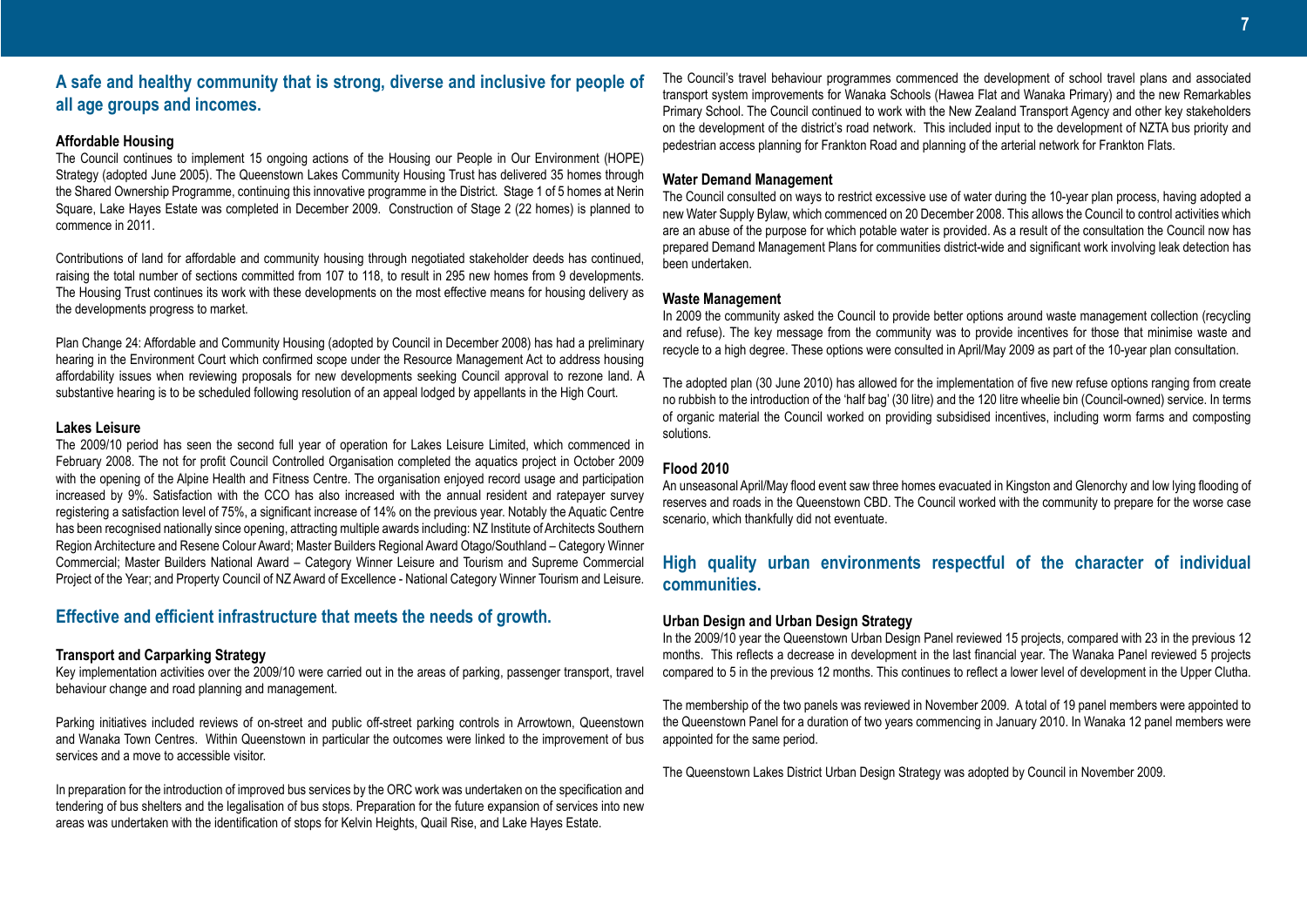# **A strong and diverse economy.**

### **Rugby World Cup**

In March 2009 it was announced that the southern region's 2011 Rugby World Cup bid scored five out of six games for the region with Dunedin hosting three games and Invercargill two. The District is set to benefit from these games with a tourism flow on effect. In addition to this the district has also been confirmed as an official RWC 2011 training venue for three teams – Ireland, England and the winner of the playoff between Romania and Uruguay on 27 November. The Council has been working with other agencies on welcoming both the teams and their supporters.

#### **Event Partnership**

A major event that receives support from the Council was held at the start of the year. Challenge Wanaka is the world's most scenic iron distance triathlon. This year over 1,000 athletes enter from 24 countries and the Council was able to support this international sporting event through its event partnership programme to the value of \$20,000.

#### **Community Grants**

Community grants were made available to our 'smaller community' associations to cover administration and matinence costs on community owned facilities. The funding (total of \$50,000 per annum) was also granted to assist with a number of landscaping and beautification projects throughout the district.

#### **Facilitation**

Economic development is an area where the Council takes a facilitation role, particularly in the area of employment. Some of the Council's roles in the 2009/2010 year have included the Mayor's Taskforce on Jobs, Seasonal Solutions, membership of Otago Forward, facilitation of the Otago Fashion Incubator programme and support and facilitation in terms of a number of events throughout the district, including, Summerdaze, Wanaka's Festival of Colour and Queenstown's ASB Jazzfest.

### **Funding**

The Council continued to commit to its ongoing funding of its promotional bodies, the film office and community grants (including the heritage grants).

### **Preservation and celebration of the district's local cultural heritage.**

#### **Heritage Strategy**

In May 2008 the Council established the Heritage Strategy working party. The role of the working party was to develop a heritage strategy that provides for the proactive future management of historic heritage in the district. The working party developed a draft heritage strategy which was released for community feedback in September 2009 and was then finalised in March 2010. The Council adopted the strategy in April 2010.

### **Arrowtown Cottages**

This can now be reported as a real success story. In February 2007 the Council purchased a 2000 square metre site in Arrowtown containing three historic Arrowtown miners cottages and a fourth property. Concern over the future of the three buildings led to the Council taking the decision that the preservation of the cottages was a priority. The Council purchased the cottages for \$1.9m and established the Buckingham Street Cottages Trust to work towards the restoration, preservation and utilisation of the cottages into the future. This work was largely completed in the 2009/10 financial year and the trust is now leasing the cottages for small business opportunities, including a local cafe.

### **Events Strategy**

Council supports events in a number of ways including infrastructure support, communications, advocacy, venue hire, banners, power supply and event management assistance. In November 2008 the Council consulted on a draft Events Strategy. The Council considered a strategy was needed to clarify its role in supporting events. In June 2009 the community services committee adopted the Events Strategy and the budget of \$50,000 was approved through the 10-year plan process but was removed in the Annual Plan 2009/10 year in line with a review of all budgets.

## **Overall Perception of Performance**

### **Customer satisfaction**

It is pleasing to note that in general the Council has seen an improvement in satisfaction across the board. It is also rewarding to see that the 'sense of pride' felt in our communities, which leapt from 56.5% (2008/09) to 75.2% (2009/10) continues to increase 77.7% (2010).

Our 2008/2009 Residents' Satisfaction and Opinion Survey utilised a new methodology which effectively introduced the opportunity for those participating to choose a neutral position (this is known as a 5-point system). Previously participants have been asked to mark either satisfied or dissatisfied. The move to the 5-point system is considered to be 'best practice' methodology because it shows the true level of satisfaction and dissatisfaction.

In order to give some kind of context to the targets set in the 10-Year Plan, the 5-point results have been calculated on a 4-point scale - that is by removing the neutral component. This is not truly comparable with previous years, it helps to give context as already explained. In previous years only the 'percent satisfied' has been reported on but this was likely to have included an unknown number of people neither satisfied nor dissatisfied.

### **Overall Performance QLDC**

Overall, as mentioned, on the basis of the 4-point scale we have seen a gratifying increase in satisfaction with the Council being 76% satisfaction 2010 (72.2 % 2009). Under the 5-point scale this equates to 54.1% satisfied 2010 (52.2% 2009), 28.8% neutral 2010 (28.5% 2009) and only 17.1% dissatisfied 2010 (19.3% 2009). This true comparison shows that true satisfaction increased and that less people were dissatisfied with the Council.

# **Conclusion**

This year the Council has focused on addressing cost, debt levels and value for the ratepayer - all within a period of uncertainty for the Global economy. It is good news that the Council can here report a satisfactory financial result for 2009/10.

The year saw a number of significant changes, none-the-least being my appointment in March 2010 to the role of Chief Executive and the departure of Duncan Field after 10-years in the role. The contribution made by Mr Field during his tenure should be acknowledged here.

The Council continues to have a strong policy framework. The work delivered in 2009/10 to take financial stock, reforecast debt levels and to scrutinise the work programme was substantial. It has enabled the Council to put down a sound financial framework for the long term future.

The previous drive to deliver projects has been strengthened by more careful prioritisation and to look for greater cost effectiveness in the projects and services the Council carries out on behalf of the Communities it serves.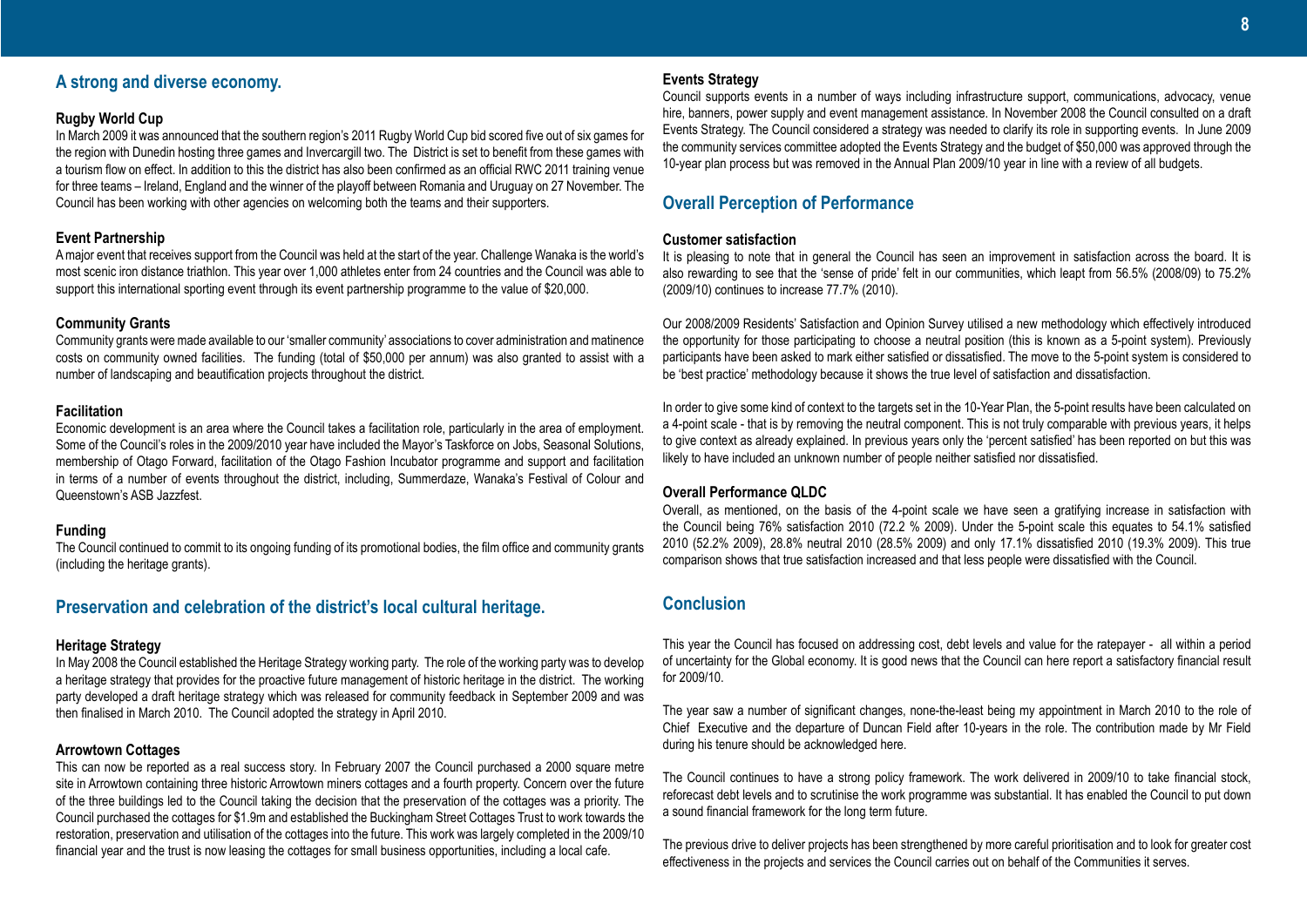If one thing is certain, it is that QLDC faces continued uncertainty in the pace of change and the rate of growth. There are some challenges ahead for example in how we manage our water resources, Project Shotover (Wakatipu wastewater disposal to land) and in delivering the Wanaka Sports facilities in a location and to a standard of which the whole District can be proud. The Council has demonstrated a commitment to our communities to provide good services and real value.

### **Thanks**

The Council's aim is to deliver outstanding services and value for the communities it serves and to do this always depends upon the efforts of many people. My thanks go to:

- Our people (whether they work for Council or contractors) who work hard, often in challenging conditions and environments.
- The elected members thank you for the enormous contribution you have personally made over the last three years and farewell to those who have chosen not to seek re-election. In particular Mayor Clive Geddes -, standing down from his role after three terms - deserves recognition and thanks from the Council, associated organisations and the community he has served in such a dedicated manner.
- Community and special interest groups, residents and non resident ratepayers, who take time to give feedback and to participate in consultation meetings and whose engagement helps the Council to make better decisions.
- And finally to the media who inform the debate and highlight key issues to the wider QLDC community.



Debra Lawson **Chief Executive 6 October 2010**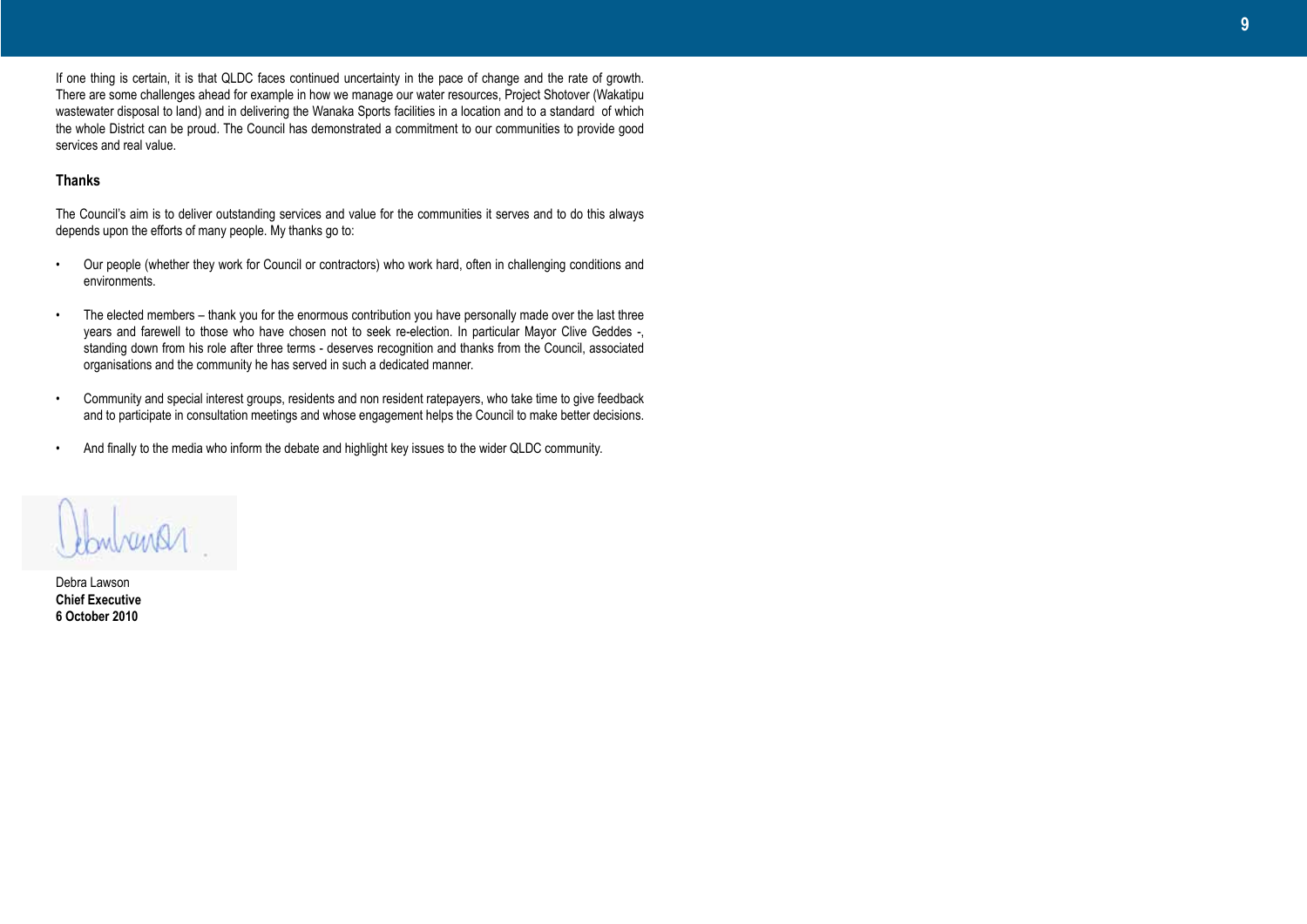# **Summary Statement of Financial Performance**

|                                           |        | Council       |          | Group   |          |
|-------------------------------------------|--------|---------------|----------|---------|----------|
|                                           | 2010   | <b>Budget</b> | 2009     | 2010    | 2009     |
| For the Financial Year Ended 30 June 2010 | \$'000 | \$'000        | \$'000   | \$'000  | \$'000   |
| <b>Total Income</b>                       | 85,366 | 98,798        | 67,836   | 104,352 | 86,245   |
| <b>Expenditure</b>                        |        |               |          |         |          |
| Employee benefits expense                 | 7,419  | 7,205         | 6,463    | 16,121  | 15,276   |
| Depreciation and amortisation expense     | 16,526 | 16,158        | 14,534   | 19,393  | 17,240   |
| Finance costs                             | 6,191  | 7,431         | 5,598    | 8,142   | 8,174    |
| Other expenses                            | 45,613 | 44,857        | 47,365   | 47,267  | 49,140   |
| <b>Total operating expenditure</b>        | 75,749 | 75,651        | 73,960   | 90,923  | 89,830   |
| Surplus/(Deficit) before income tax       | 9,617  | 23,147        | (6, 124) | 13,429  | (3, 585) |
| Income tax expense                        |        |               |          | 7,146   | 732      |
| Surplus/(Deficit) for the period          | 9,617  | 23,147        | (6, 124) | 6,283   | (4, 317) |
| Surplus/(Deficit) attributable to:        |        |               |          |         |          |
| - Council                                 | 9,617  | 23,147        | (6, 124) | 6,468   | (4, 148) |
| - Minority interest                       |        |               |          | (185)   | (169)    |
|                                           | 9,617  | 23,147        | (6, 124) | 6,283   | (4, 317) |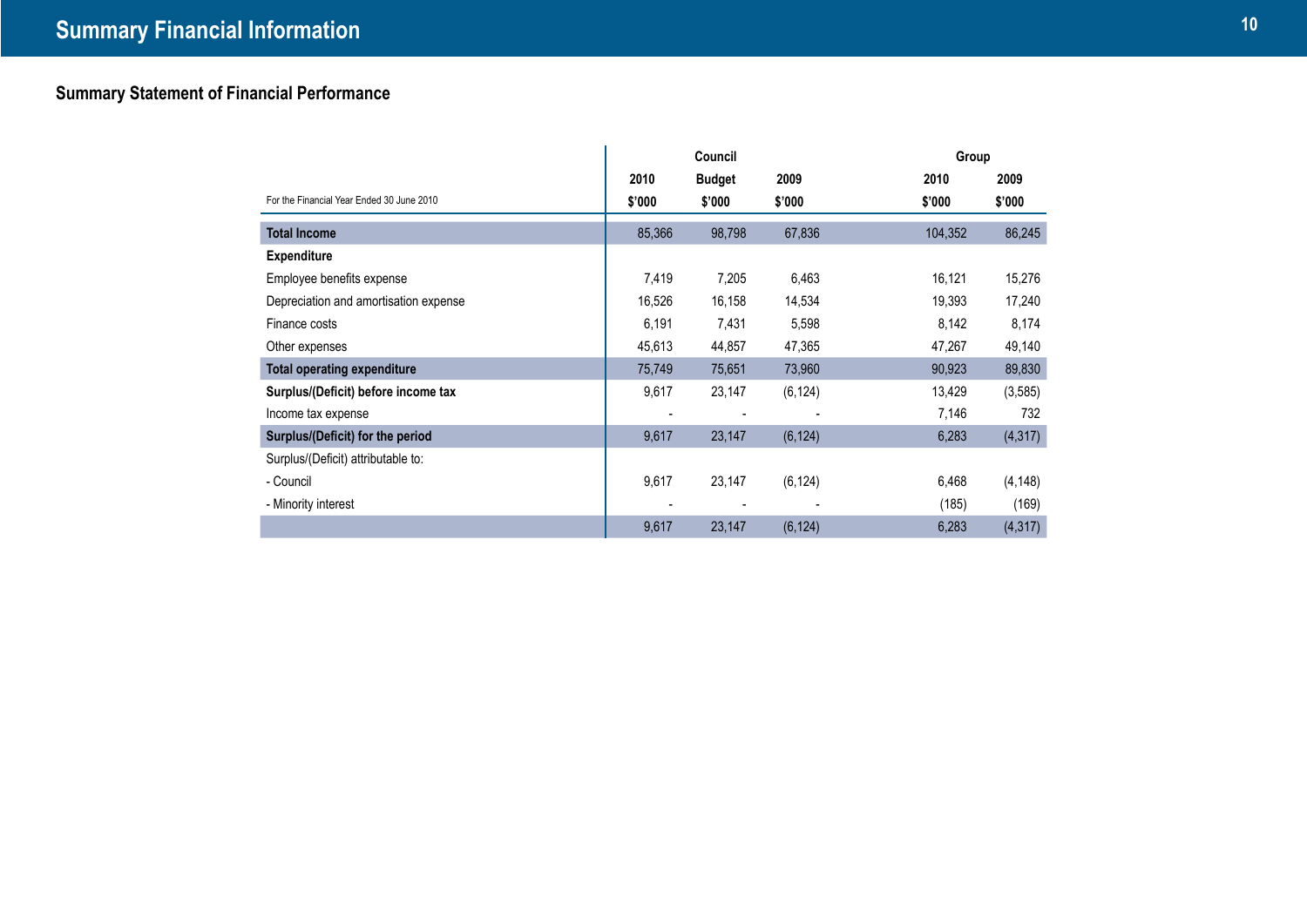# **Statement of Comprehensive Income**

|                                            |        | Council       |                |         | Group    |  |  |
|--------------------------------------------|--------|---------------|----------------|---------|----------|--|--|
|                                            | 2010   | <b>Budget</b> | 2009           | 2010    | 2009     |  |  |
| For the Financial Year Ended 30 June 2010  | \$'000 | \$'000        | \$'000         | \$'000  | \$'000   |  |  |
| Surplus/(Deficit) for the period           | 9,617  | 23,147        | (6, 124)       | 6,283   | (4, 317) |  |  |
| <b>Other Comprehensive Income</b>          |        |               |                |         |          |  |  |
| Gain/(Loss) on revaluation                 |        |               |                | 77,011  |          |  |  |
| Income tax relating to gain on revaluation |        |               |                | (2,023) |          |  |  |
| Share revaluation                          |        |               |                |         |          |  |  |
| <b>Total Comprehensive Income</b>          | 9,618  | 23,147        | (6, 124)       | 81,272  | (4, 317) |  |  |
| Attributable to:                           |        |               |                |         |          |  |  |
| - Council                                  | 9,618  | 23,147        | (6, 124)       | 81,457  | (4, 148) |  |  |
| - Minority interest                        |        |               | $\blacksquare$ | (185)   | (169)    |  |  |
|                                            | 9,618  | 23,147        | (6, 124)       | 81,272  | (4, 317) |  |  |

# **Statement of Changes in Equity**

|                                           | Council |               |          | Group   |          |  |
|-------------------------------------------|---------|---------------|----------|---------|----------|--|
|                                           | 2010    | <b>Budget</b> | 2009     | 2010    | 2009     |  |
| For the Financial Year Ended 30 June 2010 | \$'000  | \$'000        | \$'000   | \$'000  | \$'000   |  |
| Equity at beginning of year               | 715.436 | 747.872       | 721,560  | 729.166 | 733,483  |  |
| <b>Total Comprehensive Income</b>         | 9.618   | 23,147        | (6, 124) | 81,272  | (4, 317) |  |
| Equity at end of year                     | 725.054 | 771,019       | 715,436  | 810.438 | 729,166  |  |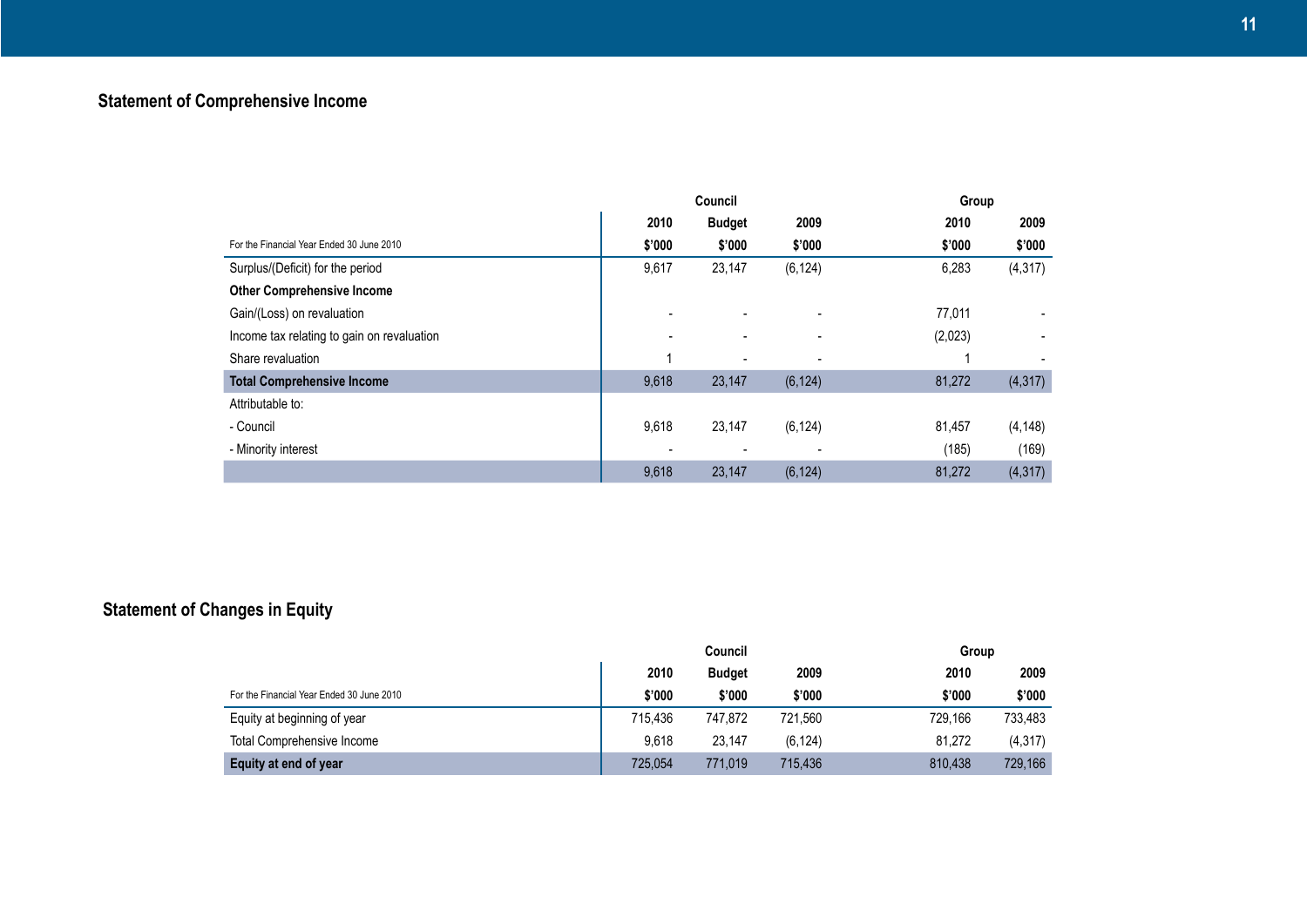|                               |         | Council       |         | Group   |         |
|-------------------------------|---------|---------------|---------|---------|---------|
|                               | 2010    | <b>Budget</b> | 2009    | 2010    | 2009    |
| As at 30 June 2010            | \$'000  | \$'000        | \$'000  | \$'000  | \$'000  |
| Total current assets          | 14,282  | 14,158        | 14.339  | 18,899  | 18,036  |
| Total non-current assets      | 822,928 | 885,293       | 805,510 | 956,361 | 853,720 |
| <b>Total assets</b>           | 837,210 | 899,451       | 819,849 | 975,260 | 871,756 |
| Total current liabilities     | 61,140  | 34,229        | 66,358  | 104.088 | 71,306  |
| Total non-current liabilities | 51,016  | 94,203        | 38,055  | 60,734  | 71,284  |
| <b>Total liabilities</b>      | 112,156 | 128,432       | 104,413 | 164,822 | 142,590 |
| <b>Net assets</b>             | 725,054 | 771,019       | 715,436 | 810,438 | 729,166 |
| Equity attributable to:       |         |               |         |         |         |
| Council                       | 725.054 | 771,019       | 715,436 | 810.318 | 728,861 |
| Minority interest             |         |               |         | 120     | 305     |
| <b>Total Equity</b>           | 725,054 | 771,019       | 715,436 | 810,438 | 729,166 |

# **Summary Statement of Cashflows**

|                                                                  |           | Council       |          | Group     |           |
|------------------------------------------------------------------|-----------|---------------|----------|-----------|-----------|
|                                                                  | 2010      | <b>Budget</b> | 2009     | 2010      | 2009      |
| For the Financial Year Ended 30 June 2010                        | \$'000    | \$'000        | \$'000   | \$'000    | \$'000    |
| Net cash inflow/(outflow) from operating activities              | 24,103    | 30,138        | 14.105   | 32.119    | 19.736    |
| Net cash inflow/(outflow) from investing activities              | (33, 878) | (61, 178)     | (45,662) | (46, 943) | (50, 500) |
| Net cash inflow /(outflow) from financing activities             | 8.952     | 31,039        | 31.926   | 14.741    | 31,197    |
| Net increase/(decrease) in Cash and cash equivalents             | (823)     | (1)           | 369      | (83)      | 433       |
| Cash and cash equivalents at the beginning of the financial year | 1.149     | 139           | 780      | 3.192     | 2.759     |
| Cash and cash equivalents at the end of the financial year       | 326       | 138           | 1.149    | 3.109     | 3,192     |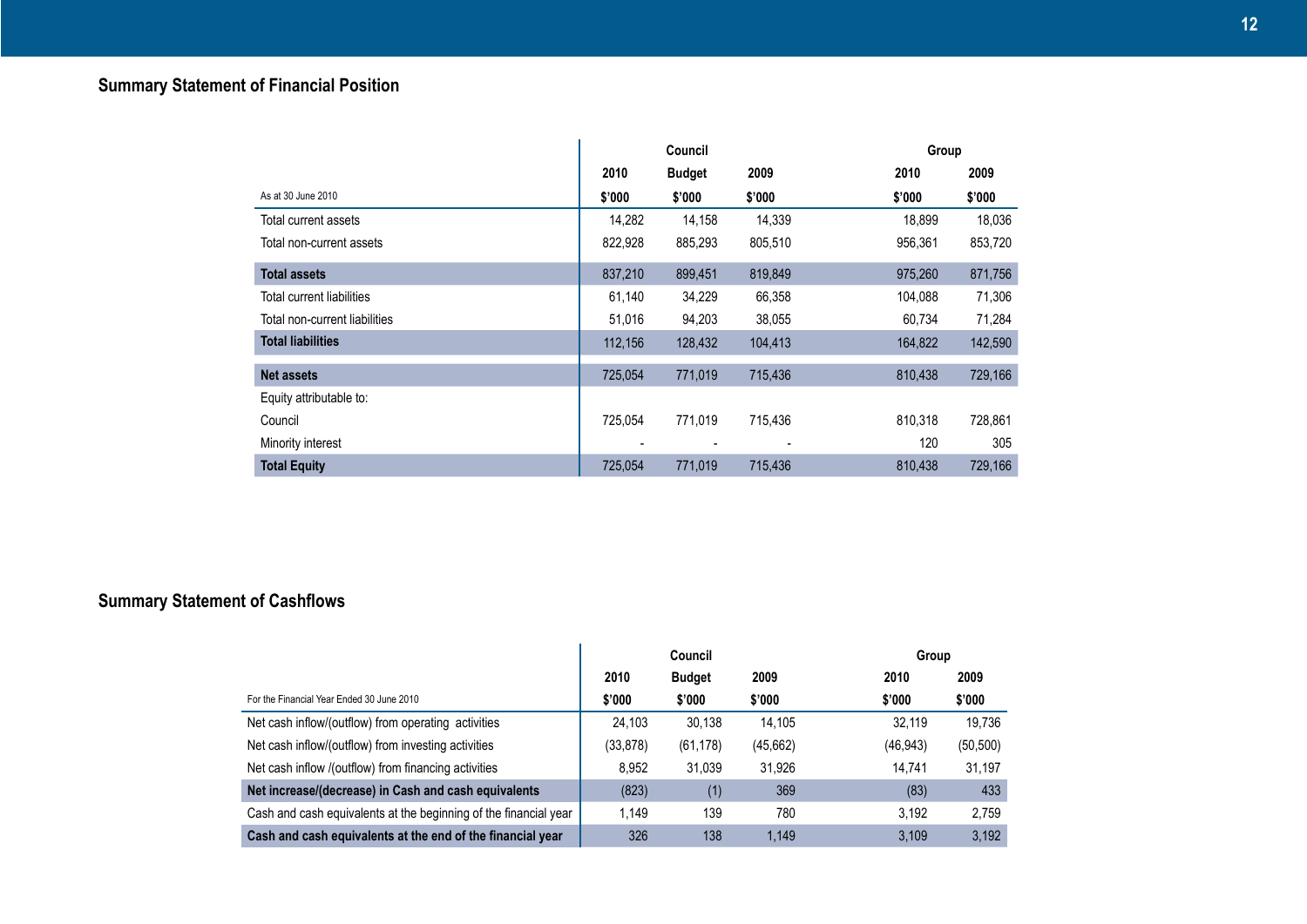### **Subsequent Events**

### **United Water Contract**

In March 2008, United Water International Pty Limited (UWI) was awarded Contract 08 – 002 titled "Management, Operation and Maintenance of Utilities".

The contract commenced on 1 July 2008 and has an initial term of 3 years with 2 further rights of renewal. Budget over runs on the contract have caused concern to Council. As a consequence, Council has sought to investigate whether value has been and is being achieved under the contract.

This process commenced in April 2010, and has resulted in some reimbursement to Council for items claimed under the contract, but the process had not been completed by balance date. Since balance date, the review and negotiations have continued and it is likely that Council will be further reimbursed but insufficient certainty exists for historic expenditure to be reduced at this time.

The contract has a six monthly 'pain/gain' adjustment mechanism. The adjustment for the six month period to 30 June has not been advised to Council and is to be dealt with as part of settlement of the issue noted above. A progress report will be brought to the October meeting of Council. No decision has been taken to proceed with renewal at this stage.

### **Queenstown Airport Corporation (QAC)**

Subsequent to year end QAC issued 4,013,485 shares to Auckland International Airport Limited for consideration of \$27.7 million.

Air New Zealand Limited and the Queenstown Community Strategic Asset Group both initiated High Court pro ceedings (against both QAC and Council) seeking to overturn the sale of shares to Auckland International Airport Limited. The result of these proceedings is unknown.

# **Contingent Liabilities**

**Council**

#### **Legal Claims**

A total of eight claims were registered with the Weather-tight Homes Resolution Services (WHRS) for the buildings located within the District as at 30 June 2010. Council has been joined as a party in all of these claims. Four of these claims have been lodged with the Department of Housing and Building and are in the early stages of the process. Therefore Council is unsure on the full potential quantum of any liability arising from these claims. One claim was set tled post year end for \$0.06m. The total of the remaining three claims is \$4.49m. Claims are dealt with on a case by case basis. Council's liability in relation to these claims has not been established and it is not possible to determine the likely outcome of the claims at this stage. Not withstanding this Council estimates its exposure to the above claims to be \$0.42m (net of insurance recoveries). Note that any claims received subsequent to 30 June 2009 are not covered by insurance. Other claims covered by insurance are subject to a cap as to the level of cover provided.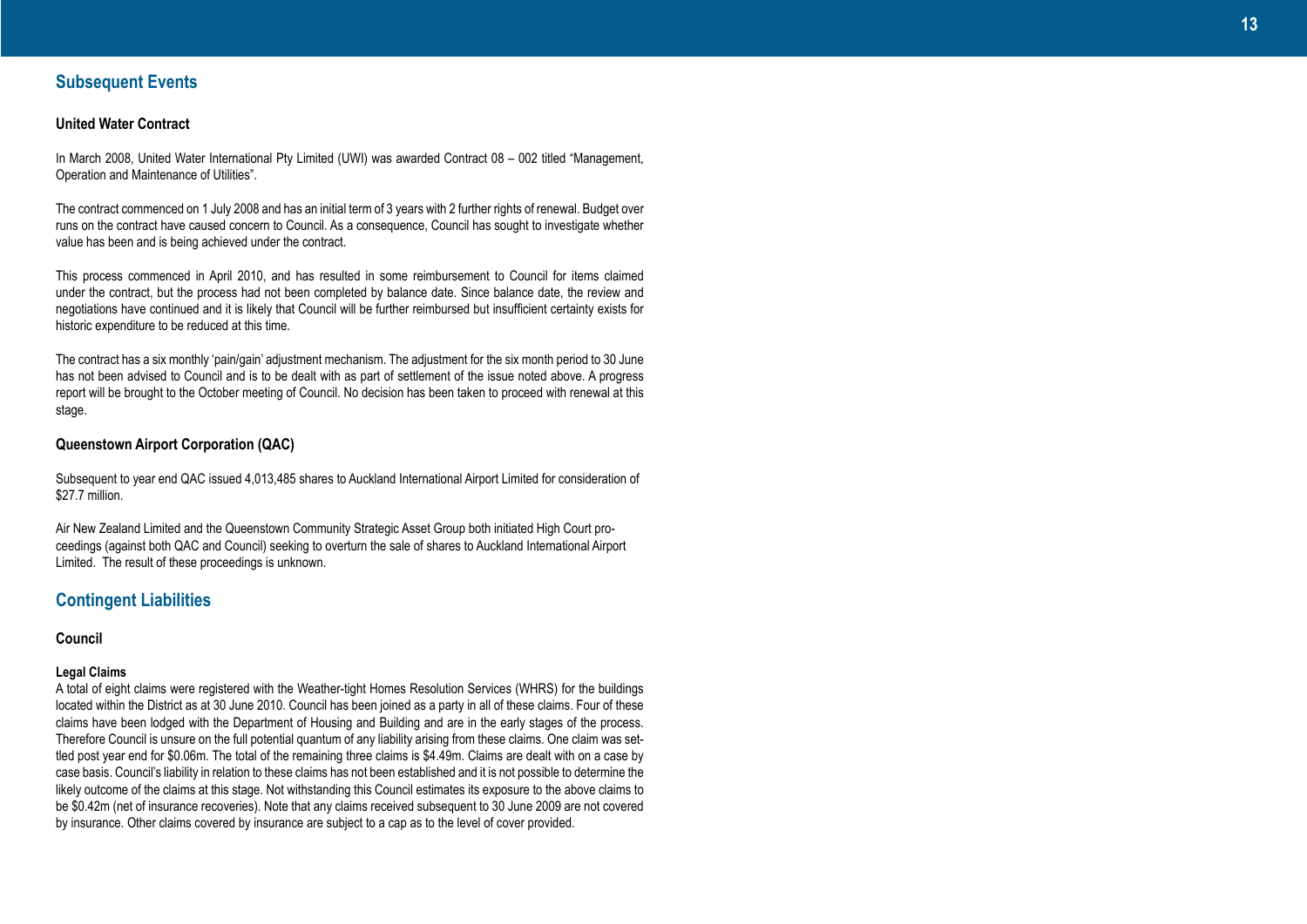# **Monitoring of Community Outcomes**

As an introductory comment, a comparison of how the District was performing in 2006 compared to how it is performing in 2009 provides the following figures (ratings are out of 5):

| <b>Community Outcome</b>                                                                                       | 2006 Rating | 2009 Rating |
|----------------------------------------------------------------------------------------------------------------|-------------|-------------|
| Sustainable Growth Management                                                                                  | 2.9         | 3.2         |
| Quality landscapes and natural environment and enhanced public<br>access                                       | 3.1         | 3.1         |
| A safe and healthy community that is strong, diverse and inclusive for<br>people of all age groups and incomes | 2.4         | 2.6         |
| Effective and efficient infrastructure that meets the needs of growth                                          | 2.6         | 3.1         |
| High quality urban environments respectful of the character of individual<br>communities                       | 2.9         | 3.4         |
| A strong and diverse economy                                                                                   | 3.4         | 3.8         |
| Preservation and celebration of the district's local cultural heritage.                                        | 2.8         | 3.0         |

The overall measure of performance, namely "Sustainable Growth Management" shows an improvement from a 2.9 to 3.2 rating. In all community outcomes except "Quality landscapes and natural environment and enhanced public access", improved performance is indicated. The lowest performing community outcome remains, "a safe and healthy community that is strong, diverse and inclusive for people of all age groups and incomes". Much of this rating is driven by population figures, such as age structure, that are not performance based, but much of it is also derived from housing affordability issues.

### **Overall Perception of Performance**

### **Customer satisfaction**

It is pleasing to note that in general the Council has seen an improvement in satisfaction across the board. It is also rewarding to see that the 'sense of pride' felt in our communities, which leapt from 56.5% (2008/09) to 75.2% (2009/10) continues to increase 77.7% (2010).

Our 2008/2009 Residents' Satisfaction and Opinion Survey utilised a new methodology which effectively introduced the opportunity for those participating to choose a neutral position (this is known as a 5-point system). Previously participants have been asked to mark either satisfied or dissatisfied. The move to the 5-point system is considered to be 'best practice' methodology because it shows the true level of satisfaction and dissatisfaction.

In order to give some kind of context to the targets set in the 10-Year Plan, the 5-point results have been calculated on a 4-point scale - that is by removing the neutral component. This is not truly comparable with previous years, it helps to give context as already explained. In previous years only the 'percent satisfied' has been reported on but this was likely to have included an unknown number of people neither satisfied nor dissatisfied.

### **Overall Performance QLDC**

Overall, as mentioned, on the basis of the 4-point scale we have seen a gratifying increase in satisfaction with the Council being 76% satisfaction 2010 (72.2 % 2009). Under the 5-point scale this equates to 54.1% satisfied 2010 (52.2% 2009), 28.8% neutral 2010 (28.5% 2009) and only 17.1% dissatisfied 2010 (19.3% 2009). This true comparison shows that true satisfaction increased and that less people were dissatisfied with the Council.

*The following is a selection of our key targets by activity. Details of all targets are available in the full annual report.*

# **Governance and District Promotion - Key Targets**

Overall activity performance: 55% of targets achieved. (75% 2009).

Resident satisfaction with the Council in this area has generally remained similar to last year as highlighted below. The reduced % of targets achieved is a result of changes to the set targets implemented as part of the 2009-19 LTCCP.

# **Community Leadership**

| Target                                                                                                                                                                            | 'Achievement |
|-----------------------------------------------------------------------------------------------------------------------------------------------------------------------------------|--------------|
| 75% overall satisfaction with Council's consultation with 57% satisfaction achieved. (59.6% 2009).<br>the community as determined by the annual residents<br>satisfaction survey. |              |

# **Tourism Marketing**

| <b>Target</b>                                                                                                                       | <b>Achievement</b> |
|-------------------------------------------------------------------------------------------------------------------------------------|--------------------|
| 90% satisfaction, as determined by the annual residents 87% achieved. (85.6% 2009).<br>satisfaction survey, with Tourism Promotion. |                    |

# **Property - Key Targets**

facilities, staff and value for money.

Overall activity performance: 56% of targets achieved (50% 2009).

# **Camping Grounds**

### **Target Achievement** 80% Visitor satisfaction for all camping grounds with

71% (68.1% 2009).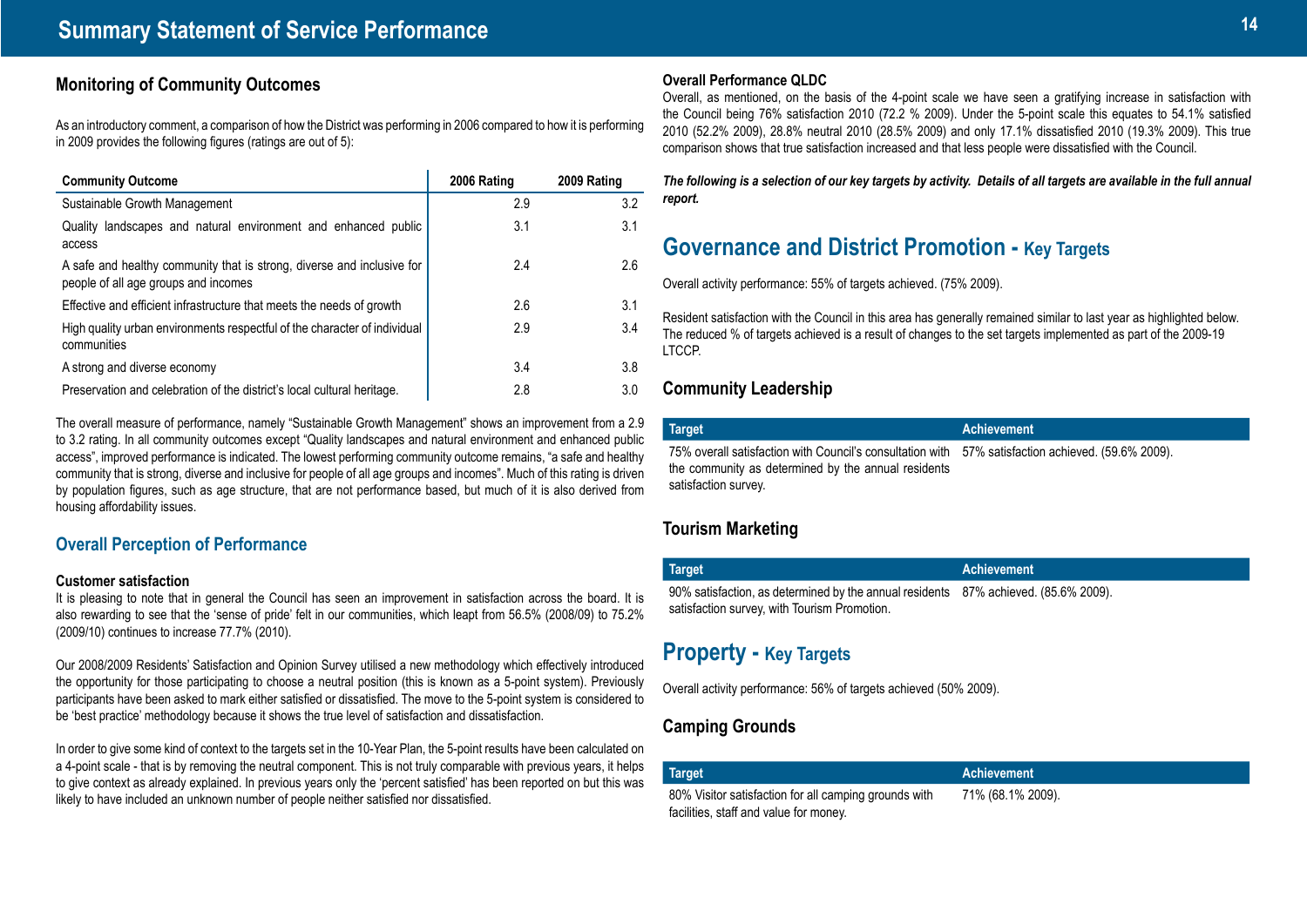# **Community - Key Targets**

Overall activity performance: 78% of targets achieved. (63% 2009).

# **Library Services**

### **Target Achievement**

95% satisfaction with the range of resources available 97% satisfaction achieved. (93.8% 2009). as determined by the annual residents satisfaction survey.

# **Community Development**

| <b>Target</b>                                                                                | Achievement |
|----------------------------------------------------------------------------------------------|-------------|
| 85% satisfaction with community grants as determined 86% satisfaction achieved. (87.7% 2009) |             |
| by the annual residents satisfaction survey.                                                 |             |

# **Community Information**

| <b>Target</b>                                                                                                                                                       | <b>Achievement</b> |
|---------------------------------------------------------------------------------------------------------------------------------------------------------------------|--------------------|
| 85% satisfaction with how well residents are kept 67% satisfaction achieved. (77% 2009).<br>informed, as determined by the annual residents<br>satisfaction survey. |                    |

# **Public Toilets**

| Target                                                                                                                       | <b>Achievement</b>                                                                 |  |
|------------------------------------------------------------------------------------------------------------------------------|------------------------------------------------------------------------------------|--|
| Satisfaction as determined by annual residents<br>satisfaction survey:<br>75% provision of public toilets<br>75% cleanliness | 75% satisfaction achieved. (83.3% 2009)<br>73% satisfaction achieved. (80.5% 2009) |  |

# **Community Facilities**

| Target                                                                                      | <b>Achievement</b> |
|---------------------------------------------------------------------------------------------|--------------------|
| 80% satisfaction with swimming pools, as determined 80% satisfaction achieved. (71.6% 2009) |                    |
| by the annual residents satisfaction survey.                                                |                    |

90% satisfaction with community halls, as determined 83% satisfaction achieved. (77.2% 2009) by the annual residents satisfaction survey.

# **Waterways Facilities**

| Target                                                                               | Achievement |
|--------------------------------------------------------------------------------------|-------------|
| 80% satisfaction with waterways facilities as determined 79% achieved. (87.1% 2009). |             |
| by annual residents satisfaction survey.                                             |             |

### **Parks and Recreation Facilities**

| <b>Target</b>                                                                                                                                                                                                                       | <b>Achievement</b> |
|-------------------------------------------------------------------------------------------------------------------------------------------------------------------------------------------------------------------------------------|--------------------|
| 90% satisfaction with parks, reserves and gardens 94% satisfaction achieved. (93.3% 2009).<br>maintenance as determined by the annual residents<br>satisfaction survey.                                                             |                    |
| $\overline{0}$ , and the contract of the contract of the contract of the contract of the contract of the contract of the contract of the contract of the contract of the contract of the contract of the contract of the contract o |                    |

85% satisfaction with sportsgrounds, as determined by 88% satisfaction achieved. the annual residents satisfaction survey.

# **Emergency Services**

| <b>Target</b>                                                                                                                                        | <b>Achievement</b> |
|------------------------------------------------------------------------------------------------------------------------------------------------------|--------------------|
| 90% satisfaction with rural fire suppression, as 89% satisfaction achieved. (89.7% 2009).<br>determined by the annual residents satisfaction survey. |                    |
| 90% satisfaction with Civil Defence activities as 89% satisfaction achieved. (92% 2009).<br>determined by the annual residents satisfaction survey.  |                    |

# **Resource Management and Regulation - Key Targets**

Overall activity perfomance: 69% of targets achieved. (59% 2009).

# **The District Plan**

| <b>Target</b>                                                                                                     | <b>Achievement</b>                       |
|-------------------------------------------------------------------------------------------------------------------|------------------------------------------|
| 70% Satisfaction with District Plan planning policy as<br>determined by the annual residents satisfaction survey. | 64% satisfaction achieved. (42.9% 2009). |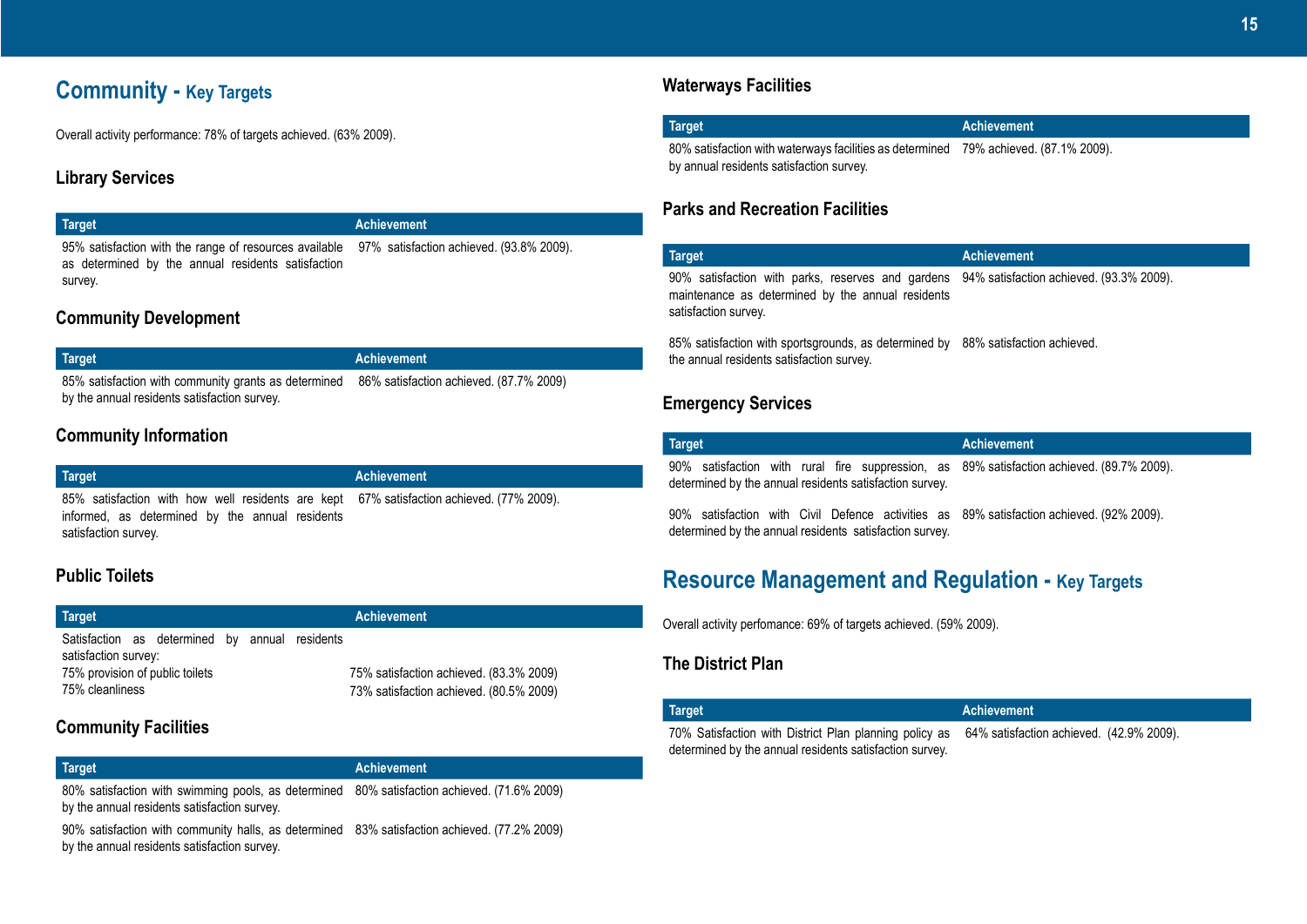# **Resource Consents**

| Target                                                                                                                                                | Achievement |
|-------------------------------------------------------------------------------------------------------------------------------------------------------|-------------|
| 50% satisfaction with resource consent planning as 37% satisfaction achieved. (29.2% 2009)<br>determined by the annual residents satisfaction survey. |             |

90% of resource consent applications and related 80% achieved. functions are processed within statutory timeframes.

# **General Environmental Health**

| Target                                               | <b>Achievement</b>                      |
|------------------------------------------------------|-----------------------------------------|
| 80% Satisfaction with noise control as determined by | 68% satisfaction achieved. (65.2% 2009) |
| annual residents satisfaction survey.                |                                         |

# **Inspection and Licensing**

| Target                                                                   | <b>Achievement</b>                                                     |
|--------------------------------------------------------------------------|------------------------------------------------------------------------|
| Satisfaction as determined by annual residents satis-<br>faction survey: |                                                                        |
| Liquor Licensing - 60%<br>Food Premises - 80%                            | 54% satisfaction achieved. (42.9% 2009).<br>89% satisfaction achieved. |

# **Dog and Animal Control**

| Target                                                                                                                                     | <b>Achievement</b>                                                                 |
|--------------------------------------------------------------------------------------------------------------------------------------------|------------------------------------------------------------------------------------|
| Satisfaction as determined by annual residents<br>satisfaction survey:<br>80% Registration and Licensing.<br>60% Dog Enforcement Services. | 81% satisfaction achieved. (75.6% 2009)<br>57% satisfaction achieved. (56.7% 2009) |

# **Carparking Enforcement**

| <b>Target</b>                                                                                  | <b>Achievement</b> |
|------------------------------------------------------------------------------------------------|--------------------|
| 60% satisfaction with parking enforcement services as 71% satisfaction achieved. (57.4% 2009). |                    |
| determined by the annual residents satisfaction survey.                                        |                    |

# **Building Control**

| Target                                                                                                                                                           | <b>Achievement</b>                                                                   |
|------------------------------------------------------------------------------------------------------------------------------------------------------------------|--------------------------------------------------------------------------------------|
| Satisfaction with Resource Consent Management as<br>determined by annual residents satisfaction survey:<br>Building Control Services - 60%<br>LIM Services - 80% | 40% satisfaction achieved. (29.8% 2009).<br>81% satisfaction achieved. (67.4% 2009). |

# **Waterways Control**

| <b>Target</b>                                           |  |  |  |  |  | Achievement                                                                              |
|---------------------------------------------------------|--|--|--|--|--|------------------------------------------------------------------------------------------|
|                                                         |  |  |  |  |  | 90% satisfaction with Harbourmaster Services as 91% satisfaction achieved. (86.4% 2009). |
| determined by the annual residents satisfaction survey. |  |  |  |  |  |                                                                                          |

# **Utilities - Key Targets**

Overall activity performance: 42% of targets achieved. (63% 2009).

It is important to note that the reduced % of targets achieved is not a result of a reduced level of performance. In fact resident satisfaction with services in most areas has increased. The reduction in targets achieved is a result of increased target thresholds and some new targets introduced, as part of the 2009-19 LTCCP.

# **Water Supplies**

| <b>Target</b>                                                                                                       | <b>Achievement</b>                                                                   |
|---------------------------------------------------------------------------------------------------------------------|--------------------------------------------------------------------------------------|
| Satisfaction as determined by the annual residents<br>satisfaction survey:<br>85% water quality<br>100% reliability | 80% satisfaction achieved. (78.6% 2009).<br>90% satisfaction achieved. (86.9% 2009). |

# **Stormwater**

| Target                                                  |  |  |  |  |  |  | Achievement                                                                             |  |
|---------------------------------------------------------|--|--|--|--|--|--|-----------------------------------------------------------------------------------------|--|
|                                                         |  |  |  |  |  |  | 85% Satisfaction with storm water facilities as 73% satisfaction achieved. (63.4% 2009) |  |
| determined by the annual residents satisfaction survey. |  |  |  |  |  |  |                                                                                         |  |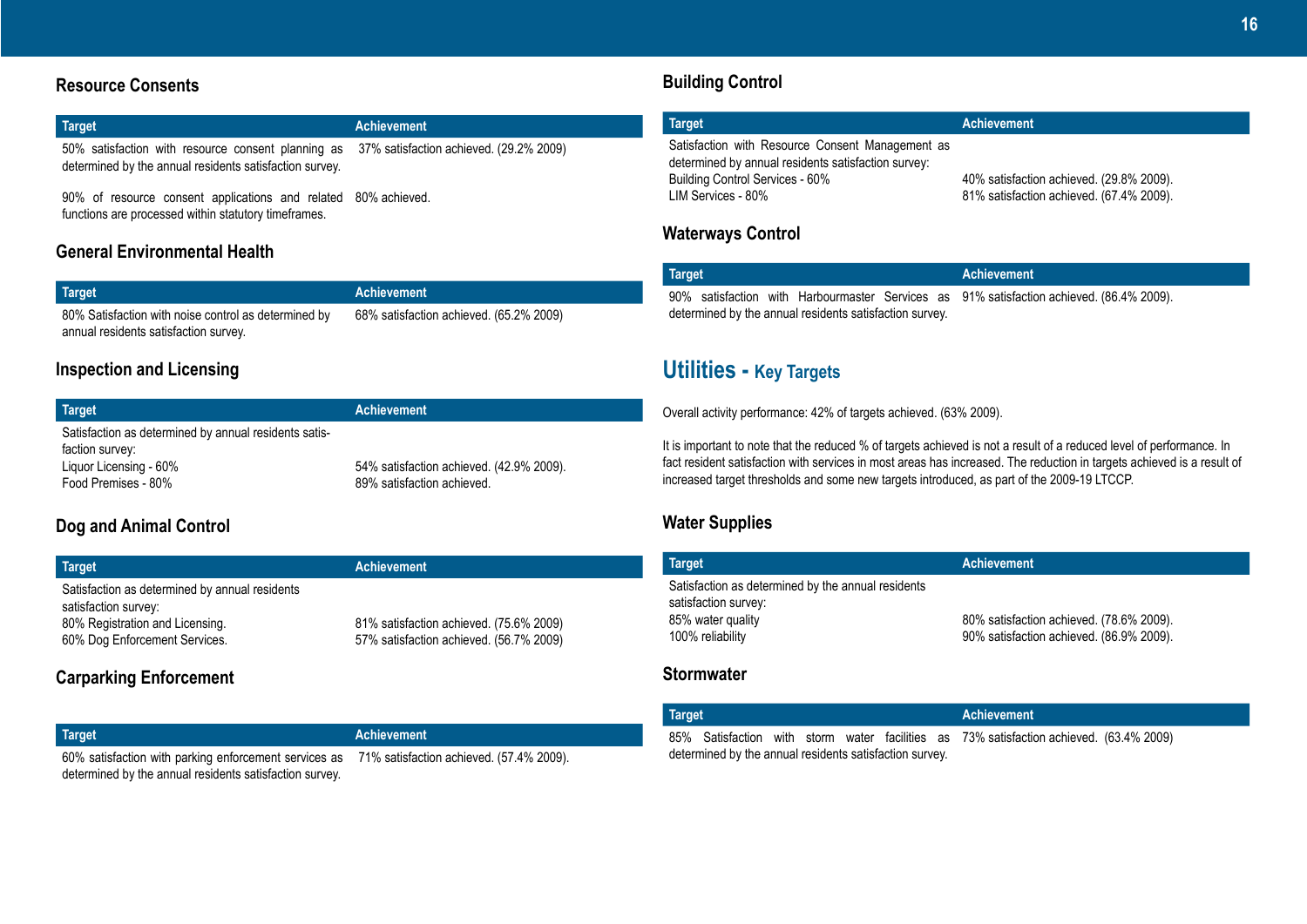# **Wastewater**

### **Target Achievement**

90% Satisfaction with wastewater as determined by annual residents satisfaction survey.

86% satisfaction achieved. (84.8% 2009).

# **Waste Management**

| <b>Target</b>                                      | <b>Achievement</b>                       |
|----------------------------------------------------|------------------------------------------|
| Satisfaction with:                                 |                                          |
| Recycling Collection Service - 85%                 | 94% satisfaction achieved. (88.6% 2009). |
| Refuse Collection Service - 85%                    | 84% satisfaction achieved. (84.5% 2009). |
| Resource Recovery Parks - 85%                      | 91% satisfaction achieved. (87.7% 2009). |
| Landfill site management - 85%                     | 87% satisfaction achieved. (77.2% 2009). |
| Transfer station - 85%                             | 90% satisfaction achieved. (81.8% 2009). |
| Based on the annual residents satisfaction survey. |                                          |

In accordance with the Waste Management Strategy to 26% achieved. divert 35% of waste from landfill.

# **Roading and Parking - Key Targets**

Overall activity performance: 71% of targets achieved. (50% 2009).

# **Roading**

| <b>Target</b>                                                                                                                                                                              | <b>Achievement</b>                                                                                                                                                                        |
|--------------------------------------------------------------------------------------------------------------------------------------------------------------------------------------------|-------------------------------------------------------------------------------------------------------------------------------------------------------------------------------------------|
| Satisfaction with:<br>70% Sealed roads<br>70% Unsealed roads<br>60% Footpaths<br>65% Bus Stop Facilities<br>90% Trails and Cycleways<br>based on the annual residents satisfaction survey. | 76% satisfaction achieved. (61.1% 2009)<br>74% satisfaction achieved. (61.6% 2009)<br>67% satisfaction achieved. (59.5% 2009)<br>88% satisfaction achieved.<br>96% satisfaction achieved. |
| 100% Streets cleaned to an acceptable level to the<br>community as determined by the annual residents<br>satisfaction survey.                                                              | 85% satisfaction achieved. (74.1% 2009).                                                                                                                                                  |

# **Parking Facilities**

60% Overall Satisfaction with parking facilities based on the annual residents satisfaction survey.

### **Target Achievement**

52% satisfaction achieved. ( 40.3% 2009).